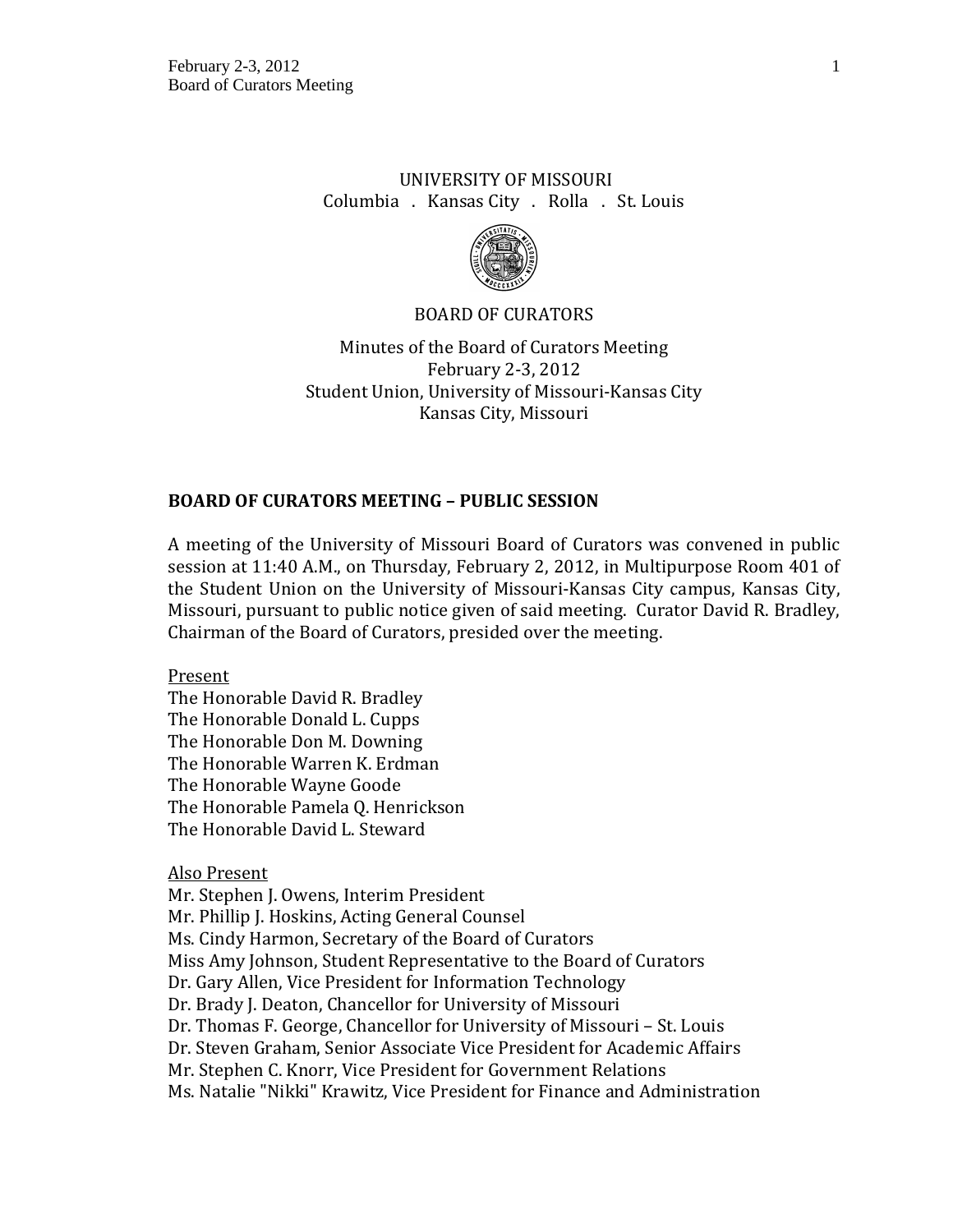Mr. Leo E. Morton, Chancellor of University of Missouri – Kansas City Dr. Michael F. Nichols, Vice President for Research and Economic Development Dr. Betsy Rodriguez, Vice President for Human Resources Dr. W. Kent Wray, Interim Chancellor for Missouri University of Science and Technology Ms. Kathleen Miller, Chief of Staff Ms. Cindy Pollard, Associate Vice President of Strategic Communications Mr. Timothy M. Wolfe, President Designate, University of Missouri System Media representatives

Administered the oath of office for Amy G. Johnson as the new Student Representative to the Board of Curators.

## **General Business**

Review of Consent Agenda – no discussion

Approval of Board of Curators Executive Committee and Board Standing Committee Appointments, 2012

It was recommended by Chairman Bradley, moved by Curator Steward and

seconded by Curator Cupps, that the following Board of Curators Executive Committee

and Standing Committees appointments be approved for 2012:

**Executive Committee**  David R. Bradley, Chairman Don M. Downing Wayne Goode

### **Academic, Student and External Affairs Committee**

David L. Steward, Chairman Warren K. Erdman Pamela Q. Henrickson David R. Bradley, ex officio Amy Johnson, ex officio Stephen J. Owens, ex officio

#### **Audit Committee**

Pamela Q. Henrickson, Chairwoman Donald L. Cupps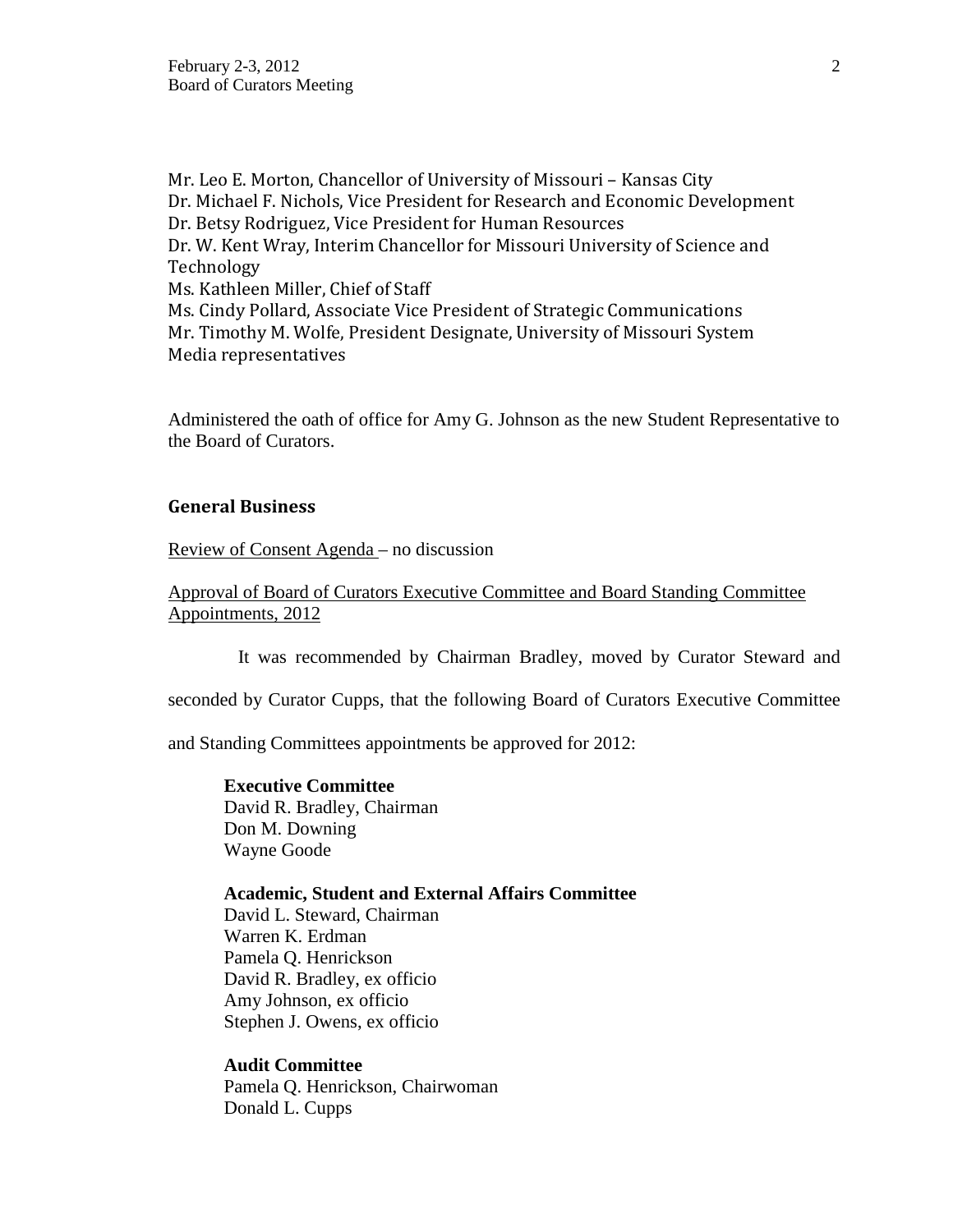Don M. Downing

#### **Compensation and Human Resources Committee**

Donald L. Cupps, Chairman Warren K. Erdman Wayne Goode

#### **Finance Committee**

Don M. Downing, Chairman Wayne Goode David L. Steward Amy Johnson, ex officio

#### **Governance, Resources and Planning Committee**

Warren K. Erdman, Chairman Donald L. Cupps Pamela Q. Henrickson David R. Bradley, ex officio Stephen J. Owens, ex officio

Roll call vote:

Curator Bradley voted yes. Curator Cupps voted yes. Curator Downing voted yes. Curator Erdman voted yes. Curator Goode voted yes. Curator Henrickson voted yes. Curator Steward voted yes.

The motion carried.

#### Resolution for Executive Session of the Board of Curators Meeting

It was moved by Curator Downing and seconded by Curator Steward, that there

shall be an executive session with a closed record and closed vote of the Board of

Curators meeting, on February 2-3, 2012 for consideration of: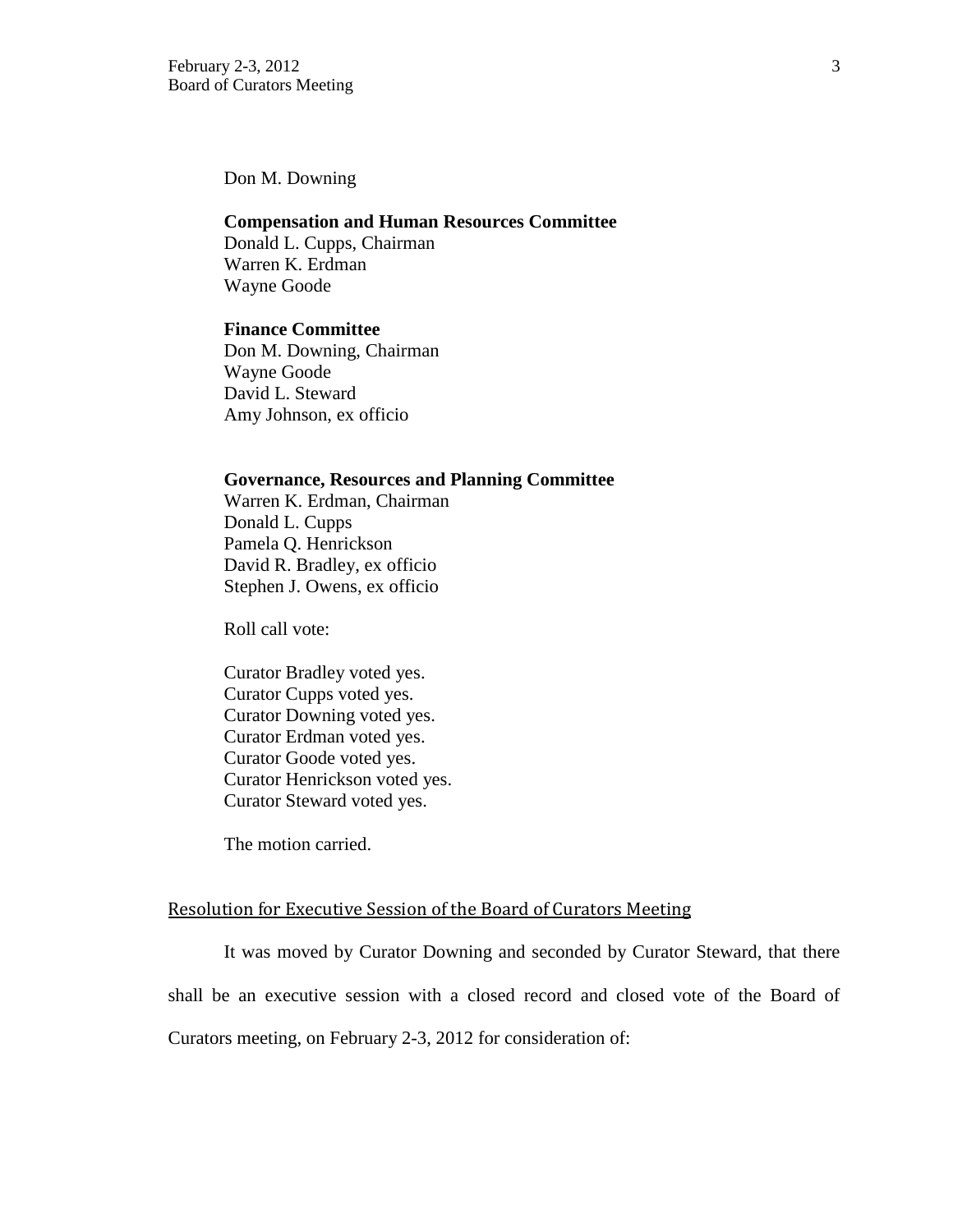- **Section 610.021(1), RSMo**, relating to matters identified in that provision, which include legal actions, causes of action or litigation, and confidential or privileged communications with counsel; and
- **Section 610.021(2), RSMo,** relating to matters identified in that provision, which include leasing, purchase, or sale of real estate; and
- **Section 610.021(3), RSMo**, relating to matters identified in that provision, which include hiring, firing, disciplining, or promoting of particular employees; and
- **Section 610.021(12), RSMo,** relating to matters identified in that provision, which include sealed bids and related documents and sealed proposals and related documents or documents related to a negotiated contract; and
- **Section 610.021 (13), RSMo**, relating to matters identified in that provision, which include individually identifiable personnel records, performance ratings, or records pertaining to employees or applicants for employment; and
- **Section 610.021 (17), RSMo**, relating to matters identified in that provision, which include confidential or privileged communications between a public governmental body and its auditor.

Roll call vote:

Curator Bradley voted yes. Curator Cupps voted yes. Curator Downing voted yes. Curator Erdman voted yes. Curator Goode voted yes. Curator Henrickson voted yes. Curator Steward voted yes.

The motion carried.

Board of Curators standing committee meetings were convened at 11:50 am and concluded at 4:35 pm.

The public session of the Board of Curators meeting was recessed.

# **BOARD OF CURATORS MEETING – EXECUTIVE SESSION**

A meeting of the University of Missouri Board of Curators was convened in executive session at 4:40 P.M., on Thursday, February 2, 2012, in Room 402 of the Student Union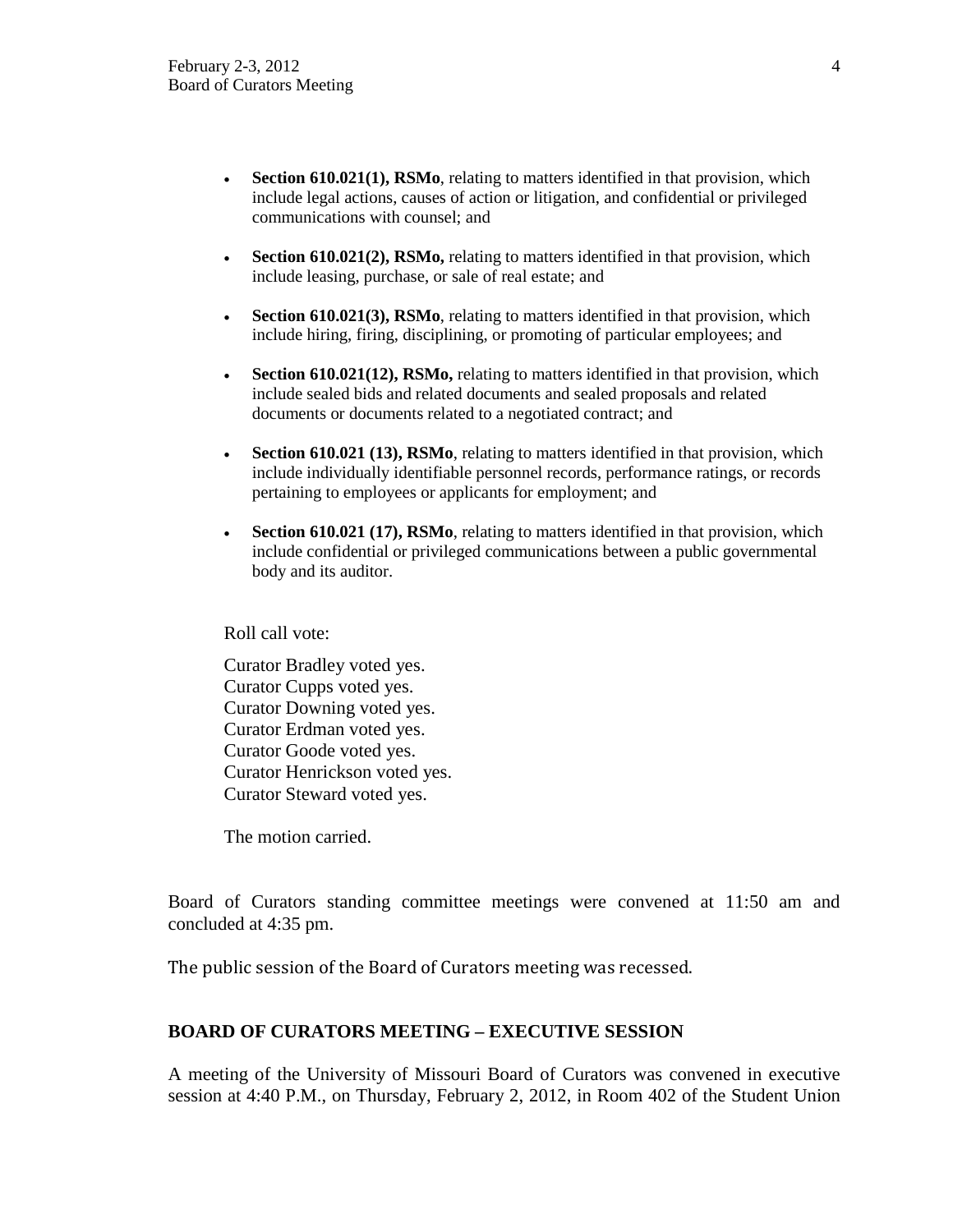on the University of Missouri-Kansas City campus, Kansas City, Missouri, pursuant to public notice given of said meeting. Curator David R. Bradley, Chairman of the Board of Curators, presided over the meeting.

#### Present

The Honorable David R. Bradley The Honorable Donald L. Cupps The Honorable Don M. Downing The Honorable Warren K. Erdman The Honorable Wayne Goode The Honorable Pamela Q. Henrickson The Honorable David L. Steward

#### Also Present

Mr. Stephen J. Owens, Interim President Mr. Phillip J. Hoskins, Acting General Counsel Ms. Cindy Harmon, Secretary of the Board of Curators Mr. Timothy M. Wolfe, President Designate, University of Missouri System Miss Amy G. Johnson, Student Representative to the Board of Curators Ms. Natalie "Nikki" Krawitz, Vice President of Finance and Administration Mr. John Tvrdik, PricewaterhouseCoopers, LLP Mr. Chris Lydon, PricewaterhouseCoopers, LLP

#### **Audit Committee Meeting – Executive Session**

Interim President Owens and Vice President Krawitz excused themselves from the meeting.

Report from Internal Auditor – presented by Mr. John Tvrdik and Mr. Chris Lydon with PricewaterhouseCoopers, LLP.

The internal audit annual report was presented to the Board of Curators. No action was taken.

Mr. Tvrdik and Mr. Lydon excused themselves from the meeting. Interim President Owens and Vice President Krawitz rejoined the meeting.

Performance of internal auditors discussed – No action was taken.

It was moved by Curator Cupps and seconded by Curator Downing, that the

Board of Curators Audit Committee Meeting, February 2-3, 2012, be adjourned.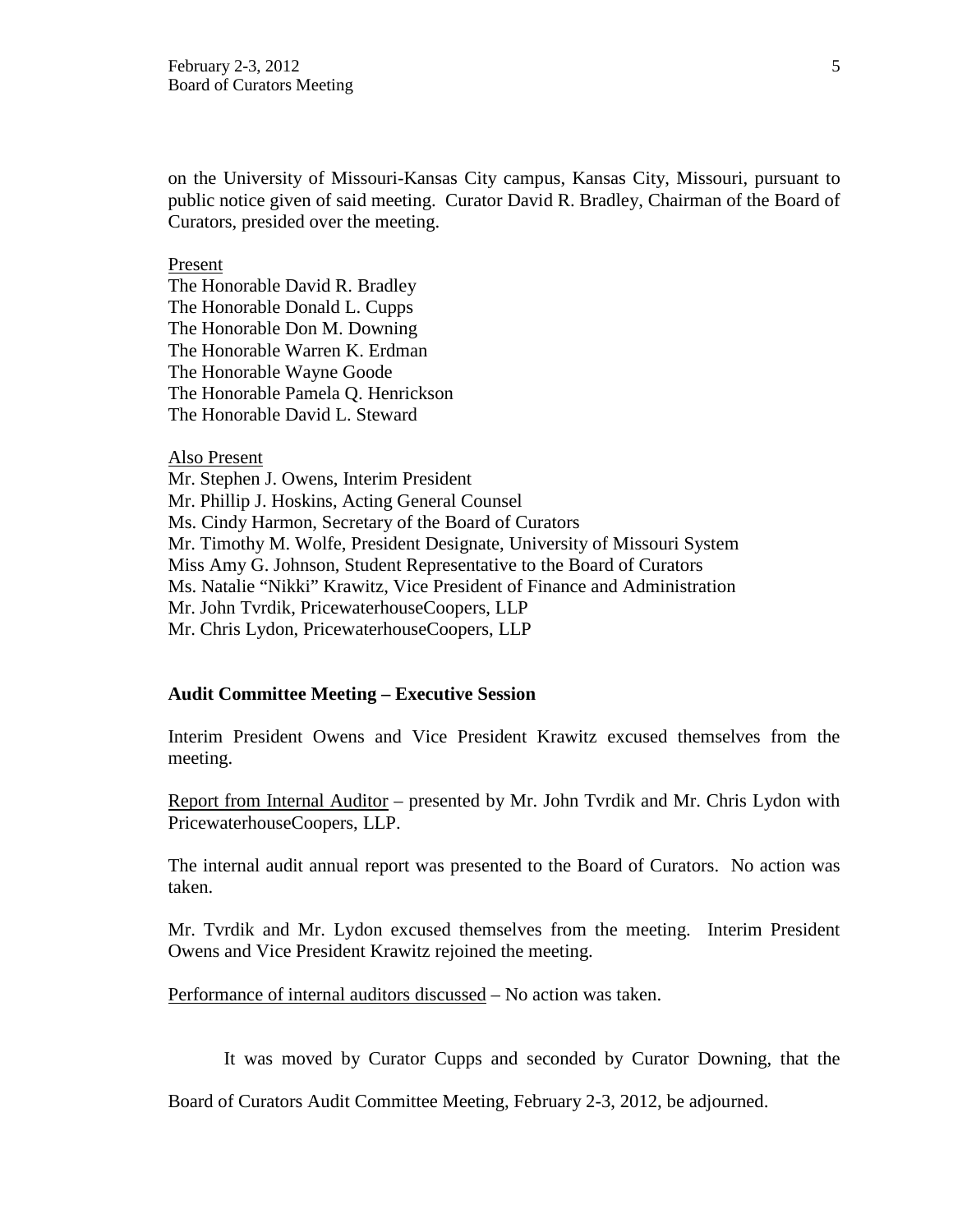Roll call vote of Committee:

Curator Cupps voted yes. Curator Downing voted yes. Curator Henrickson voted yes.

The motion carried.

There being no other business to come before the Audit Committee the meeting was adjourned at 4:55 PM.

## **General Business – Executive Session**

Curators' Professorship, Mary Lacity, UMSL – presented by Senior Associate Vice President Graham

It was recommended by Chancellor Thomas F. George, endorsed by Interim President

Stephen J. Owens, recommended by the Academic, Student and External Affairs

Committee, moved by Curator Cupps, and seconded by Curator Erdman, that the

following action be approved:

that upon the recommendation of Chancellor George, the Provost, and the College of Business, it is recommended that Professor Mary C. Lacity be named to the position University of Missouri Curators' Professor, effective September 1, 2012. Professor Lacity will receive a \$10,000 annual stipend as long as she holds this position. \$5,000 will go to increased compensation (salary and benefits less applicable taxes) with the remaining \$5,000 available for professional expenses associated with her teaching, research, or creative activities. In accordance with Collected Rules and Regulations, 320.070, this appointment is for a period of five years which may be renewed at the discretion of the Chancellor.

Roll call vote of Board:

Curator Bradley voted yes. Curator Cupps voted yes. Curator Downing voted yes. Curator Erdman voted yes. Curator Goode voted yes. Curator Henrickson voted yes.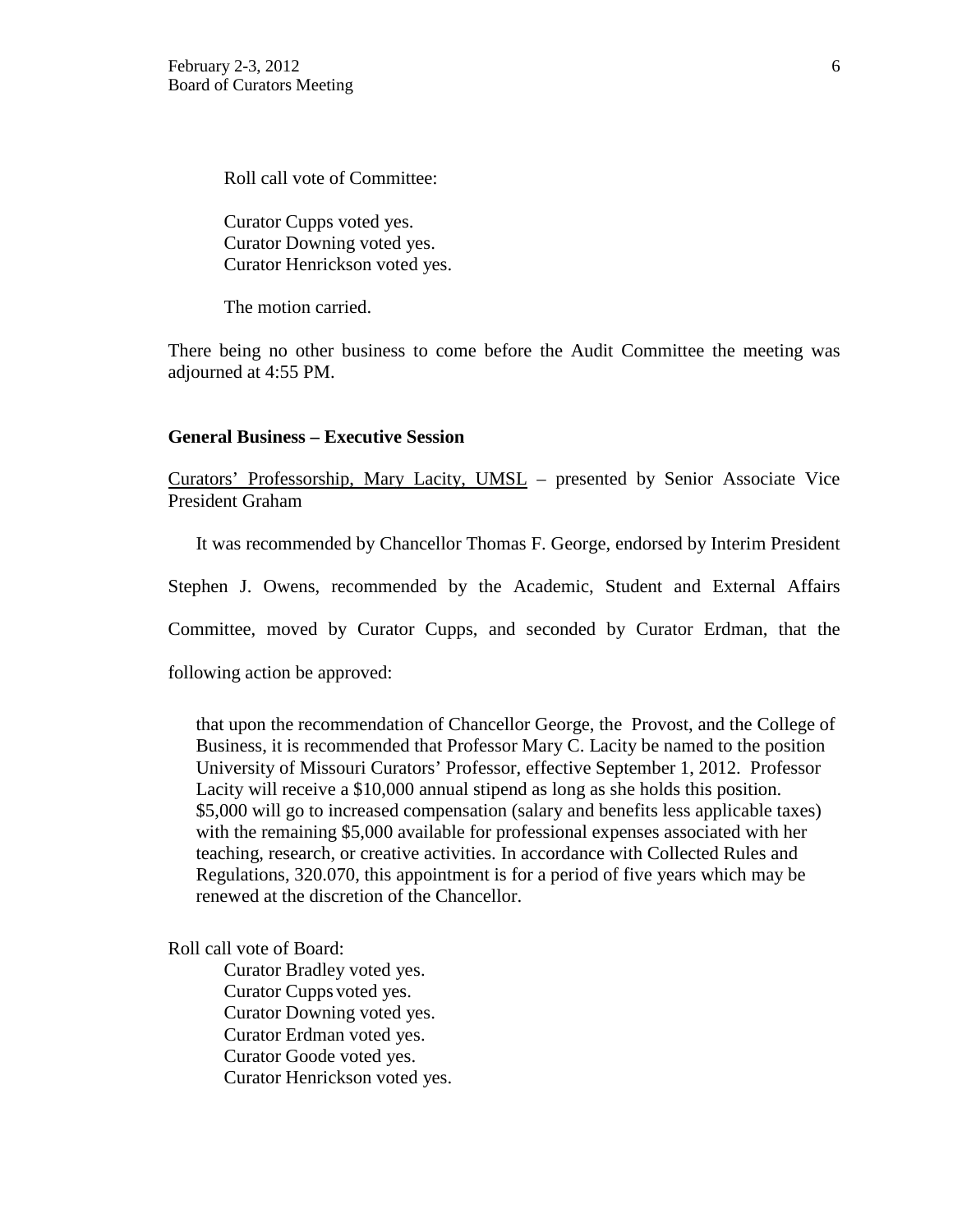Curator Steward voted yes.

The motion carried.

 Campus recommendation materials on file in the office of Academic and Student Affairs, UM System.

Curators' Professorship, Joyce Mushaben, UMSL – presented by Senior Associate Vice President Graham

It was recommended by Chancellor Thomas F. George, endorsed by Interim President Stephen J. Owens, recommended by the Academic, Student and External Affairs Committee, moved by Curator Cupps, and seconded by Curator Erdman, that the following action be approved:

that upon the recommendation of Chancellor George, the Provost, and the Department of Political Science, it is recommended that Professor Joyce M. Mushaben be named to the position University of Missouri Curators' Professor, effective September 1, 2012. Professor Mushaben will receive a \$10,000 annual stipend as long as she holds this position. \$5,000 will go to increased compensation (salary and benefits less applicable taxes) with the remaining \$5,000 available for professional expenses associated with her teaching, research, or creative activities. In accordance with Collected Rules and Regulations, 320.070, this appointment is for a period of five years which may be renewed at the discretion of the Chancellor.

Roll call vote of Board:

Curator Bradley voted yes. Curator Cupps voted yes. Curator Downing voted yes. Curator Erdman voted yes. Curator Goode voted yes. Curator Henrickson voted yes. Curator Steward voted yes.

The motion carried.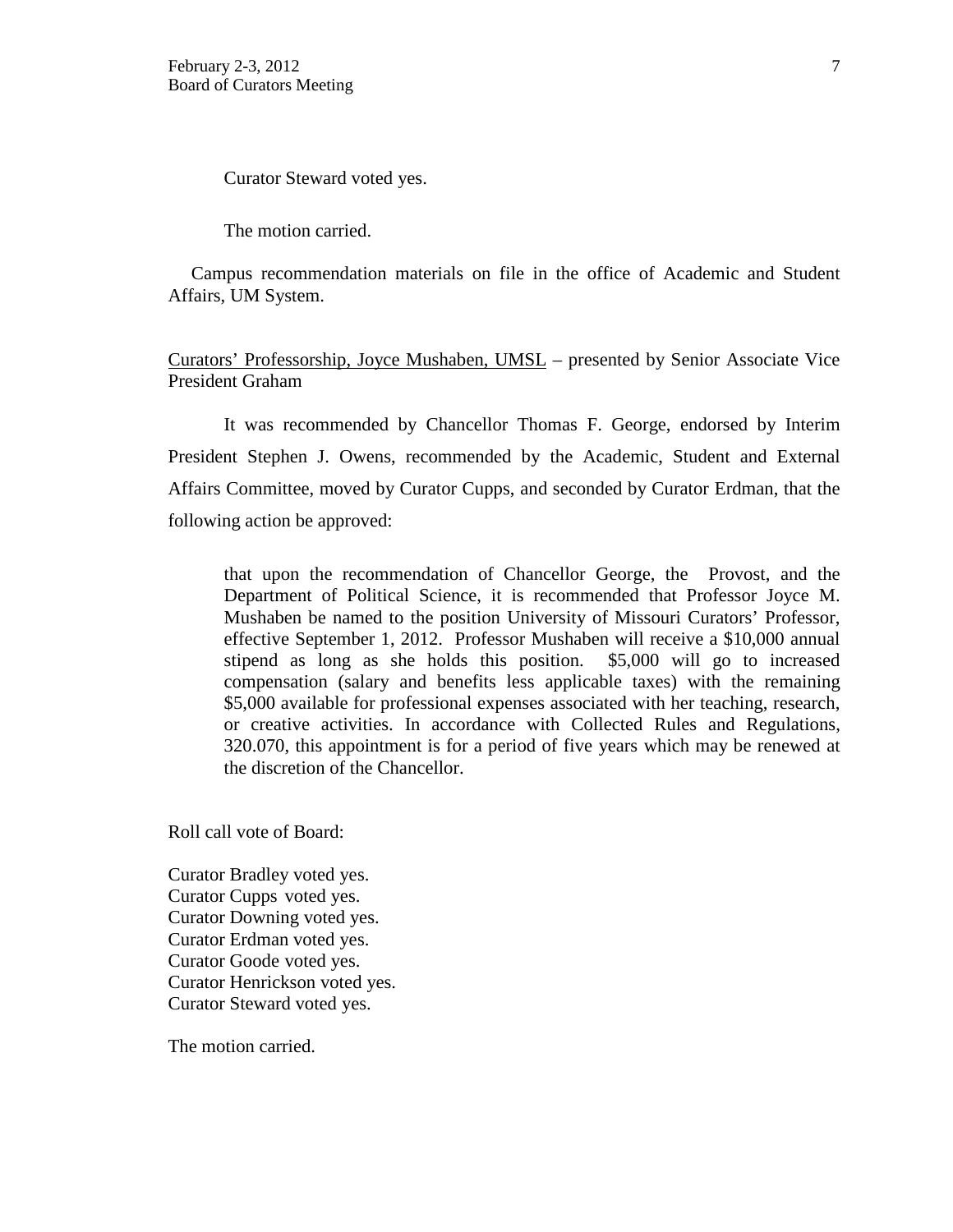Campus recommendation materials on file in the office of Academic and Student Affairs, UM System.

<sup>229</sup>Property Purchase, MU – this item is excluded from the minutes and will be given public notice upon completion of the matter.

Property Purchase, Missouri S&T – presented by Vice President Krawitz (information on file)

It was recommended by Interim Chancellor Wray, endorsed by Interim President

Owens, moved by Curator Steward and seconded by Curator Cupps, that the following

action be approved:

that the Vice President for Finance and Administration be authorized to purchase 900 Collegiate Boulevard, Rolla, Missouri, from Pinnacle Bank, an FDIC Commercial Bank, Fort Worth, Texas, for a negotiated price of \$7,750,000, with partial debt financing, for Missouri University of Science and Technology.

The legal description is as follows:

Lot 1 of Final Plat at Collegiate Station at Rolla, a replat of Western Ridge; as filed July 21, 2006, Document Number 2006-4672, filed in Cabinet D, Slide 191 in Phelps County Deed of Records.

| Funding is from:                 |             |
|----------------------------------|-------------|
| <b>Residential Life Reserves</b> | \$1,500,000 |
| Debt Financing                   | \$6,250,000 |
| Total Funding                    | \$7,750,000 |

Roll call vote:

Curator Bradley voted yes. Curator Cupps voted yes. Curator Downing voted yes. Curator Erdman voted yes. Curator Goode voted yes. Curator Henrickson voted yes. Curator Steward voted yes.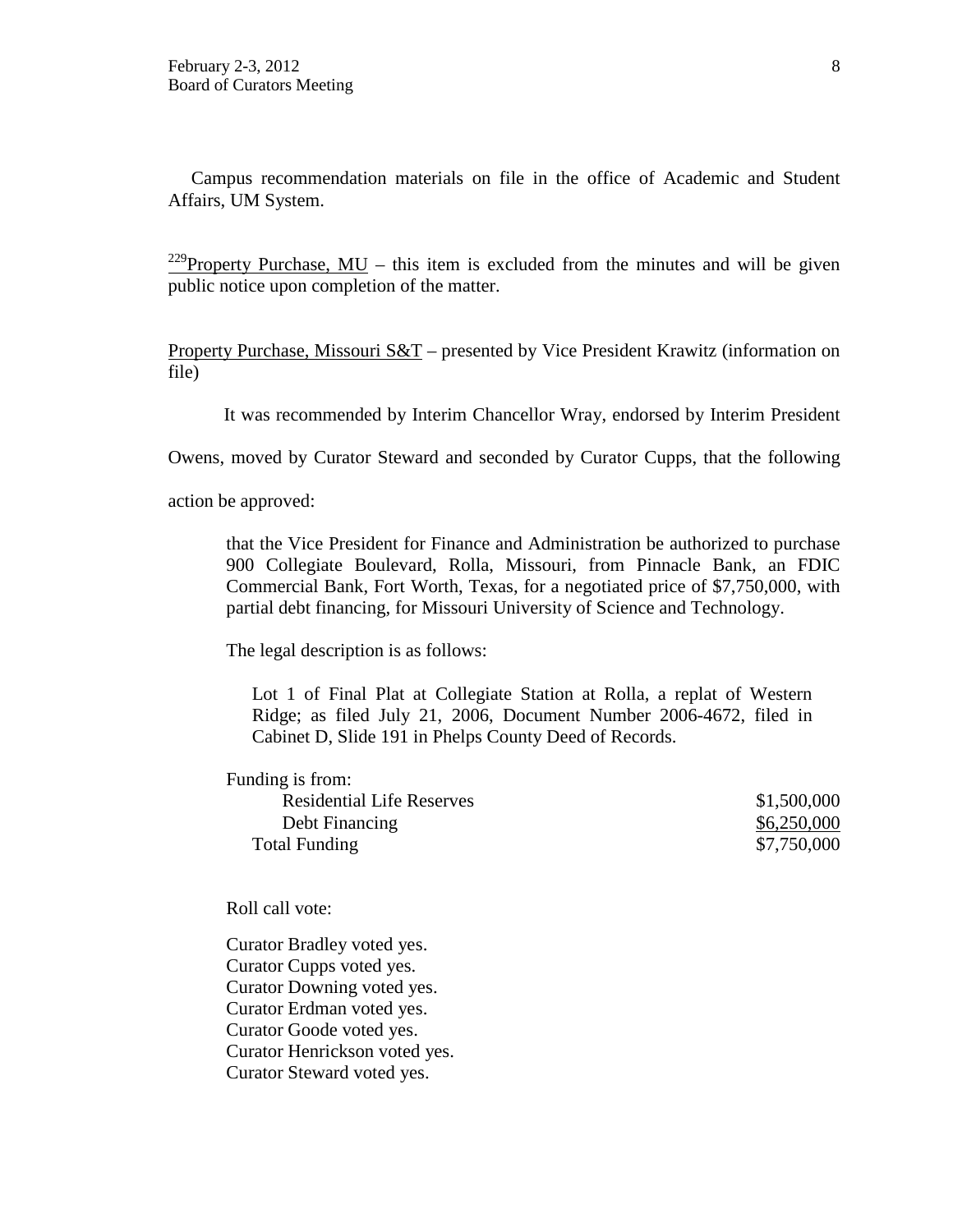The motion carried.

This transaction was completed on February 23, 2012.

<sup>230</sup>Property Lease, UMKC – this item is excluded from the minutes and will be given public notice upon completion of the matter.

Report on personnel and audit matters – presented by Acting General Counsel Hoskins, Vice President Krawitz and Vice President Rodriguez. No action taken by the Board.

The executive session of the Board of Curators meeting recessed at 5:40 PM on Thursday, February 2, 2012.

**Board of Curators, President and General Officers Working Dinner** was held at the Ewing Marion Kauffman Foundation, Kansas City, Missouri. Topic: Celebrating the Spirit of Entrepreneurship with Special Recognition of Former UM System President Gary Forsee

#### **BOARD OF CURATORS MEETING – PUBLIC SESSION**

#### **UMKC Faculty Senate Breakfast with the Board of Curators**

Administrative Center Conference Facilities, Plaza Room, University of Missouri-Kansas City campus, Kansas City, Missouri.

Topic: Community Outreach and Engagement Activities

A meeting of the University of Missouri Board of Curators reconvened in public session at 9:30 A.M., on Friday, February 3, 2012, in Multipurpose Room 401 of the Student Union on the University of Missouri-Kansas City campus, Kansas City, Missouri, pursuant to public notice given of said meeting. Curator David R. Bradley, Chairman of the Board of Curators, presided over the meeting.

Present The Honorable David R. Bradley The Honorable Donald L. Cupps The Honorable Don M. Downing The Honorable Warren K. Erdman The Honorable Wayne Goode The Honorable Pamela Q. Henrickson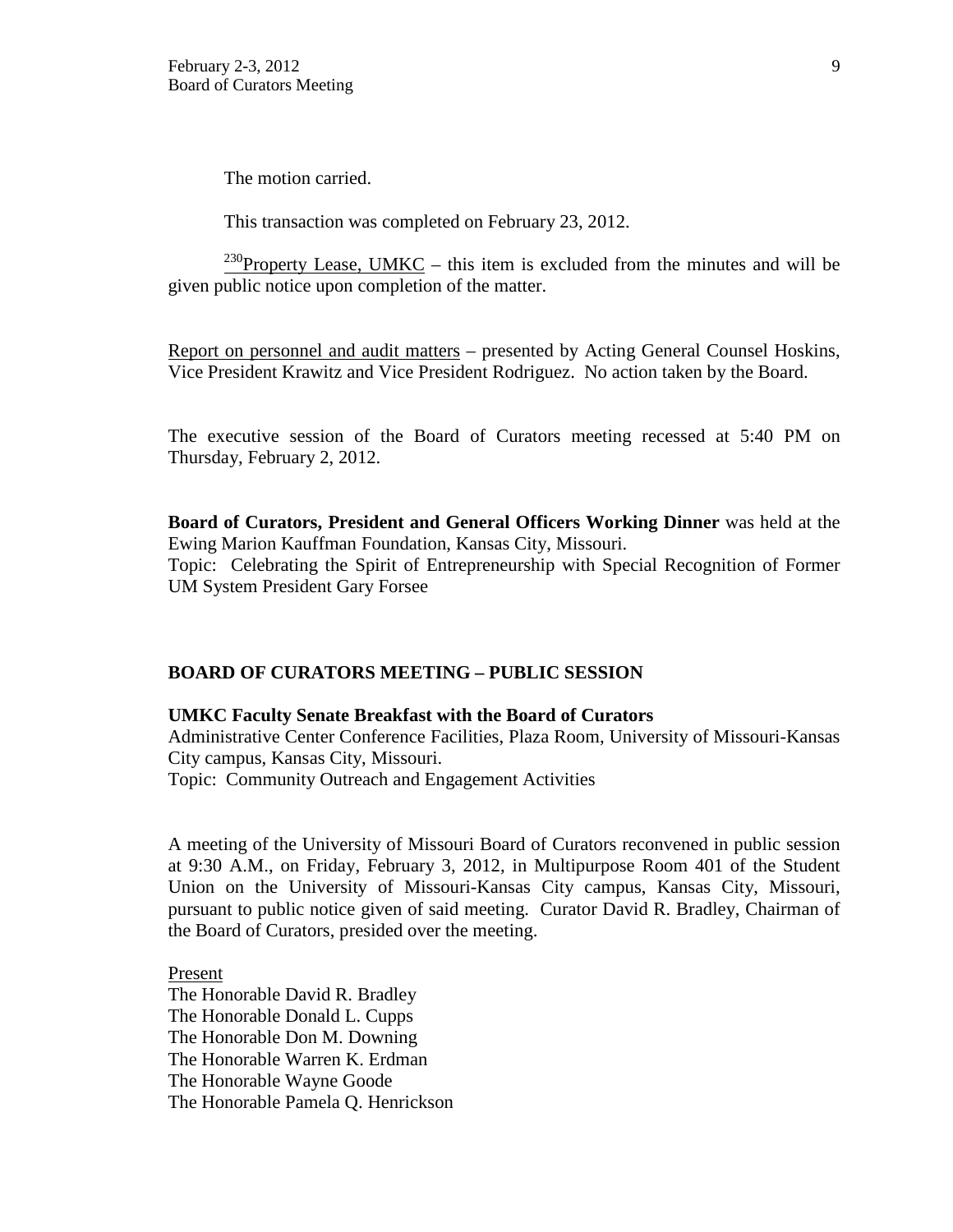The Honorable David L. Steward

Also Present Mr. Stephen J. Owens, Interim President Mr. Phillip J. Hoskins, Acting General Counsel Ms. Cindy Harmon, Secretary of the Board of Curators Miss Amy G. Johnson, Student Representative to the Board of Curators Dr. Gary Allen, Vice President for Information Technology Dr. Brady J. Deaton, Chancellor for University of Missouri Dr. Thomas F. George, Chancellor for University of Missouri – St. Louis Dr. Steven Graham, Senior Associate Vice President for Academic Affairs Mr. Stephen C. Knorr, Vice President for Government Relations Ms. Natalie "Nikki" Krawitz, Vice President for Finance and Administration Mr. Leo E. Morton, Chancellor of University of Missouri – Kansas City Dr. Michael F. Nichols, Vice President for Research and Economic Development Dr. Betsy Rodriguez, Vice President for Human Resources Dr. W. Kent Wray, Interim Chancellor for Missouri University of Science and Technology Mr. Timothy M. Wolfe, President Designate, University of Missouri System Ms. Kathleen Miller, Chief of Staff Ms. Cindy Pollard, Associate Vice President of Strategic Communications Media representatives

# **General Business**

Board Chairman's Report – presented by Chairman Bradley (recording on file)

Topic: Advancing Missouri – Northwest Communities

State of the University Report – presented by Interim President Owens (recording and slides on file)

Doing more with less – how long can the University do it:

- Ongoing commitment to stewardship
- Improving effectiveness and efficiencies
- Creating more opportunities for students
- Advocating for the University of Missouri System
- Making strides in shared services
- Creating economic opportunities
- Sharing news with Missourians and beyond
- Review of campus and MU Health Care accomplishments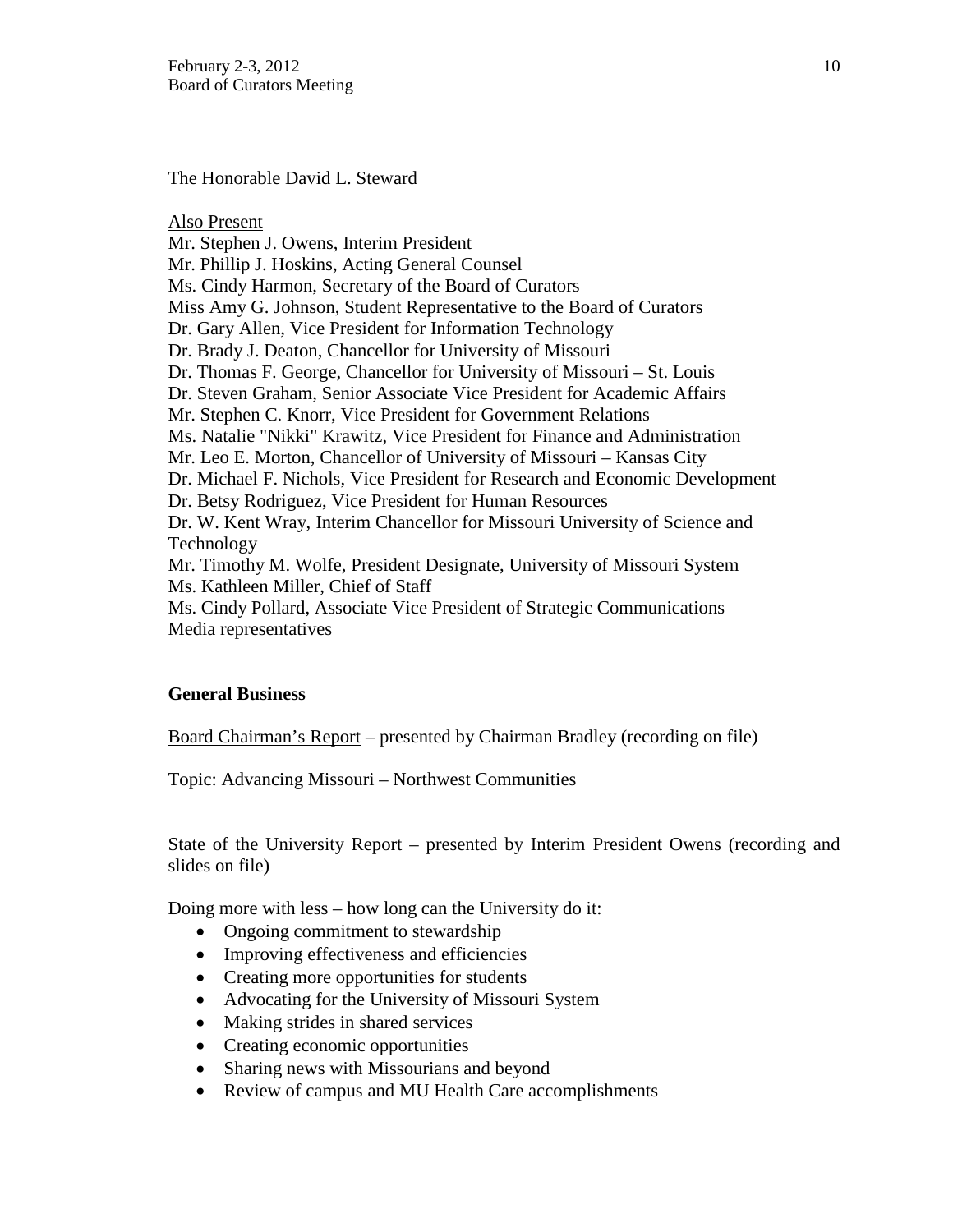- Facing the challenge doing more with less
	- o A time for bold new ideas and thinking about new revenue sources
	- o Change in a University environment

Research and Economic Development Annual Report, 2011 – presented by Vice President Nichols (recording and slides on file)

The research and economic development program provides a good retention method for faculty. It is also investing in Missouri by creating jobs.

- Investment
- Innovation
- Infrastructure
- Impact

Chancellors' Panel Discussion – Research and Economic Development (recording on file)

Participants included:

- Missouri S  $& T$  Interim Chancellor Wray
- University of Missouri Kansas City Chancellor Morton
- University of Missouri St. Louis Chancellor George
- University of Missouri Columbia Chancellor Deaton

Discussion moderated by Interim President Owens.

# **Consent Agenda**

It was endorsed by Interim President Owens, moved by Curator Erdman and

seconded by Curator Goode, that the following items be approved by consent agenda:

# CONSENT AGENDA

- 1. Minutes, December 8-9, 2011 Board of Curators Meeting
- 2. Minutes, December 8-9, 2011 Board of Curators Committee Meetings
- 3. Minutes, December 2 and 8, 2011 Presidential Search Committee Meetings
- 4. Minutes, December 21, 2011 Executive Committee Meeting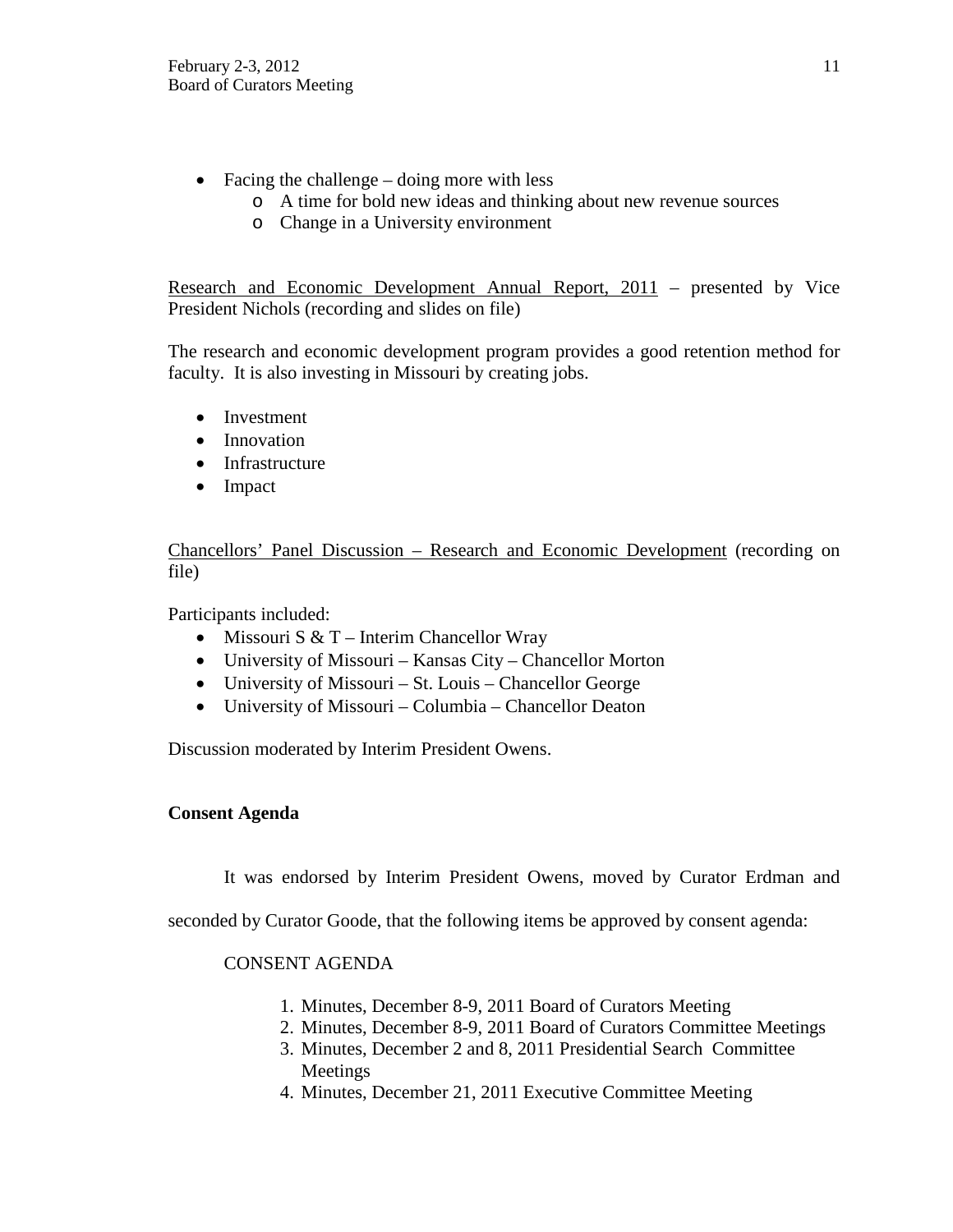- 5. Energize Missouri Schools and Local Governments Loan Program of the Missouri Department of Natural Resources, UMKC
- 6. Energize Missouri Schools and Local Governments Loan Program of the Missouri Department of Natural Resources, Missouri S&T
- 7. Cooperative Doctor of Pharmacy program at Missouri State University, **UMKC**

Roll call vote:

Curator Bradley voted yes. Curator Cupps voted yes. Curator Downing voted yes. Curator Erdman voted yes. Curator Goode voted yes. Curator Henrickson voted yes. Curator Steward voted yes.

The motion carried.

- 1. Minutes, December 8-9, 2011 Board of Curators Meeting as provided to the curators for review and approval.
- 2. Minutes, December 8-9, 2011 Board of Curators Committee Meetings as provided to the curators for review and approval.
- 3. Minutes, December 2 and 8, 2011 Presidential Search Committee Meetings as provided to the curators for review and approval.
- 4. Minutes, December 21, 2011 Executive Committee Meeting as provided to the curators for review and approval.
- 5. Energize Missouri Schools and Local Governments Loan Program of the Missouri Department of Natural Resources, UMKC –

Vice President Krawitz noted one correction to Exhibit A, Loan Agreement, Energize Missouri Schools and Local Governments page 5-7 (as on file with Board materials) as follows:

Add to beginning of Exhibit A, #18 – "To the extent permitted by Missouri law and without waiving its sovereign immunity, the borrower agrees to indemnify…"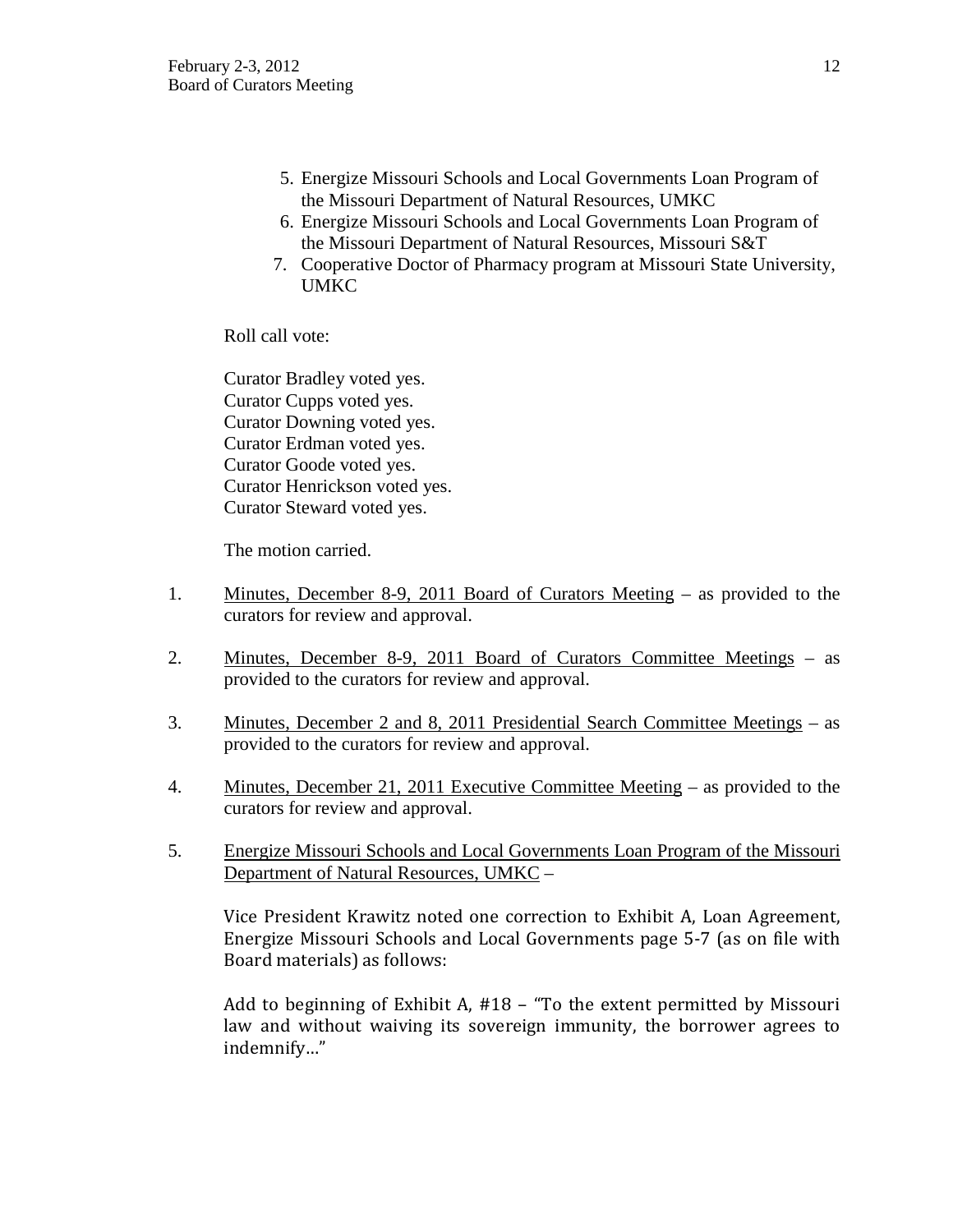WHEREAS, THE CURATORS OF THE UNIVERSITY OF MISSOURI ON BEHALF OF UNIVERSITY OF MISSOURI-KANSAS CITY, an authorized Borrower under the Energize Missouri Schools and Local Governments Loan Program (the "Public Entity"), through the preparation of Technical Assistance Report or equivalent ("TAR") work sheets, has identified certain energy conservation measures which would benefit the Public Entity by reducing future energy costs to the Public Entity and has applied to the Missouri Department of Natural Resources/Division of Energy ("MDNR") for a loan to implement such energy conservation measures (the "Project"); and

WHEREAS, at the Public Entity's request, MDNR has agreed to lend to the Public Entity certain funds pursuant to Sections 640.160 of the Missouri Revised Statues, as amended, ("Energy Act") and the maximum loan is based on engineering estimates of savings to be generated from the Project; and

WHEREAS, in connection with its participation in the Energize Missouri Schools and Local Governments Loan Program, the Public Entity will be required to execute certain documents in connection with the Loan;

NOW, THEREFORE, BE IT RESOLVED by the Governing Body of the Public Entity as follows:

**Section 1:** The Governing Body of the Public Entity hereby finds and determines that it is in the best interests of the Public Entity to enter into the Loan Agreement and execute the Promissory Note in order to obtain funds for the purpose of installing energy conservation measures within the Public Entity. The total Loan amount is hereby authorized in the amount of **\$1,116,000**, which amount shall include (i) estimated maximum construction costs of **\$1,039,683,** plus (ii) interest on the Loan during the term of the Loan at a rate of **2%**. Under the Loan Agreement, the Public Entity agrees to make semiannual payments equal to one half of the annual energy savings until the promissory note is retired.

**Section 2:** That the Public Entity hereby approves the form of the Loan Agreement, which is attached to this Resolution as Exhibit A, the blank form of Promissory Note, attached hereto as Exhibit B, which would reflect the total amount of Project Cost disbursements and zero point origination fee and accrued interest as more fully described therein, and the form of Public Entity's Closing Certificate, attached hereto as Exhibit C.

**Section 3:** That the superintendent, city manager, chief administrative officer and/or chief financial officer of the Public Entity ("Public Entity Representative"), and each such person hereby is, authorized and empowered and directed to execute, enter into, deliver for and in the name of and on behalf of the Public Entity, under its corporate seal, the following documents (all of such documents, and such other documents,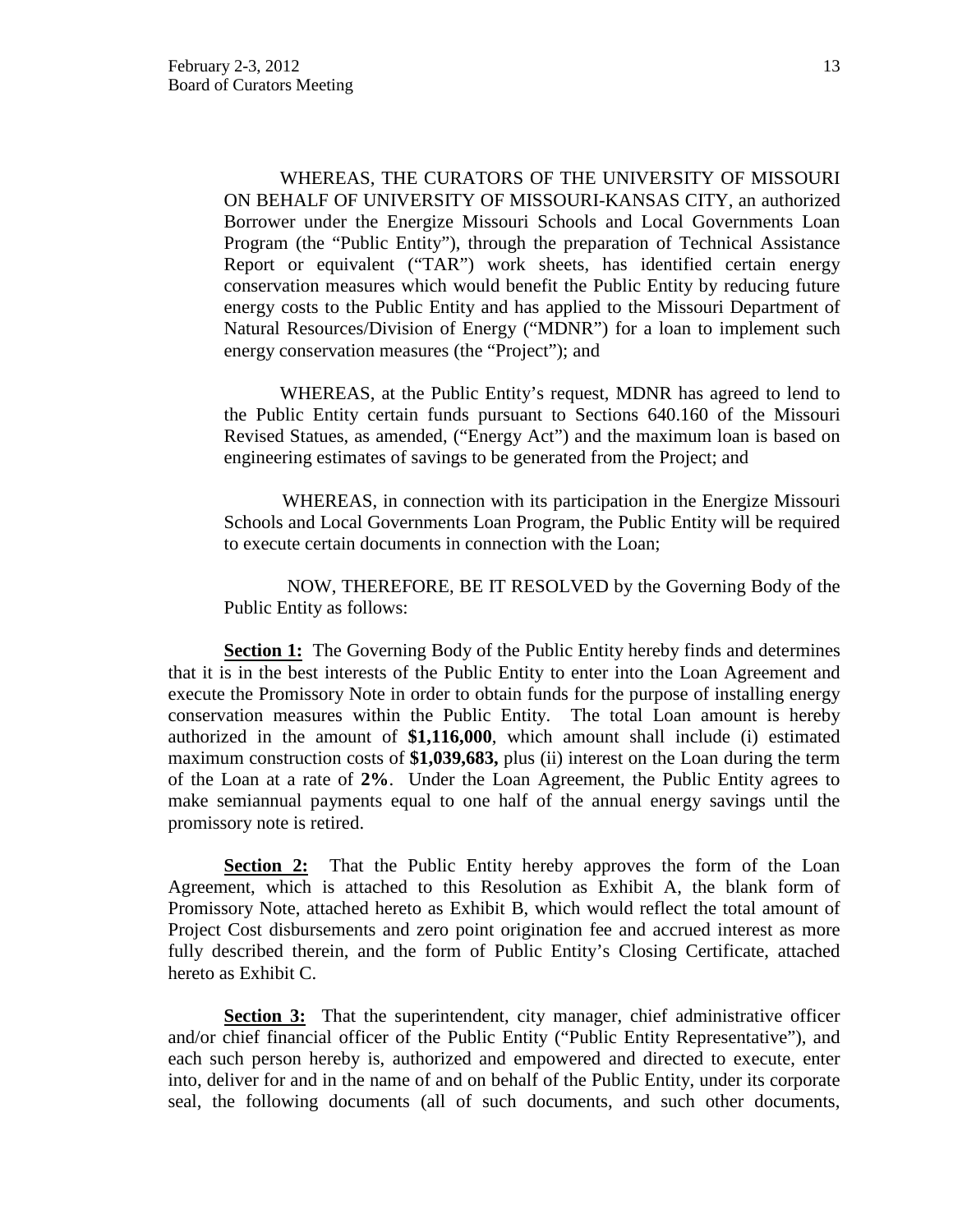certificates and instruments as may be necessary to carry out the intent of this Resolution, together with any other documents and instruments contemplated thereby, or otherwise necessary or appropriate to effectuate the transaction contemplated thereby, being the ("Program Documents"), the forms of which have been presented in draft to the Governing Body:

- A. Loan Agreement;
- B. Promissory Note;
- C. Public Entity's Closing Certificate.

**Section 4:** That the governing Body of the Public Entity hereby approves the Project and authorizes the Public Entity Representative and such officers and employees as the Public Entity Representative may designate to proceed with arranging the financing for the Project, in furtherance of and subject to the requirements of this Resolution. The Public Entity Representative is hereby further authorized and empowered to execute the Program Documents with such additional modifications, corrections, amendments and deletions as shall, in the judgment of such Public Entity Representative, be necessary or appropriate, in the sole and absolute discretion of such officers, to effectuate the transactions contemplated by this Resolution, the execution of any such documents by any such Public Entity Representative constituting the conclusive evidence of his or her approval and the approval of the Public Entity to any such changes.

**Section 5:** That the amounts due under the Loan Agreement and the Promissory Note shall be limited obligations of the Public Entity payable solely from energy costs savings derived from the Project. Amounts due under the Loan Agreement and the Promissory Note shall not constitute a debt or liability of the Public Entity or of the State of Missouri or of any political subdivision thereof and such amounts shall not constitute an indebtedness within the meaning of any constitutional or statutory debt limitation or restriction.

6. Energize Missouri Schools and Local Governments Loan Program of the Missouri Department of Natural Resources, Missouri S & T

Vice President Krawitz noted one correction to Exhibit A, Loan Agreement, Energize Missouri Schools and Local Governments page 6-7 (as on file with Board materials) as follows:

Add to beginning of Exhibit A, #18 – "To the extent permitted by Missouri law and without waiving its sovereign immunity, the borrower agrees to indemnify…"

WHEREAS, THE CURATORS OF THE UNIVERSITY OF MISSOURI ON BEHALF OF MISSOURI UNIVERSITY OF SCIENCE AND TECHNOLOGY, an authorized Borrower under the Energize Missouri Schools and Local Governments Loan Program (the "Public Entity"), through the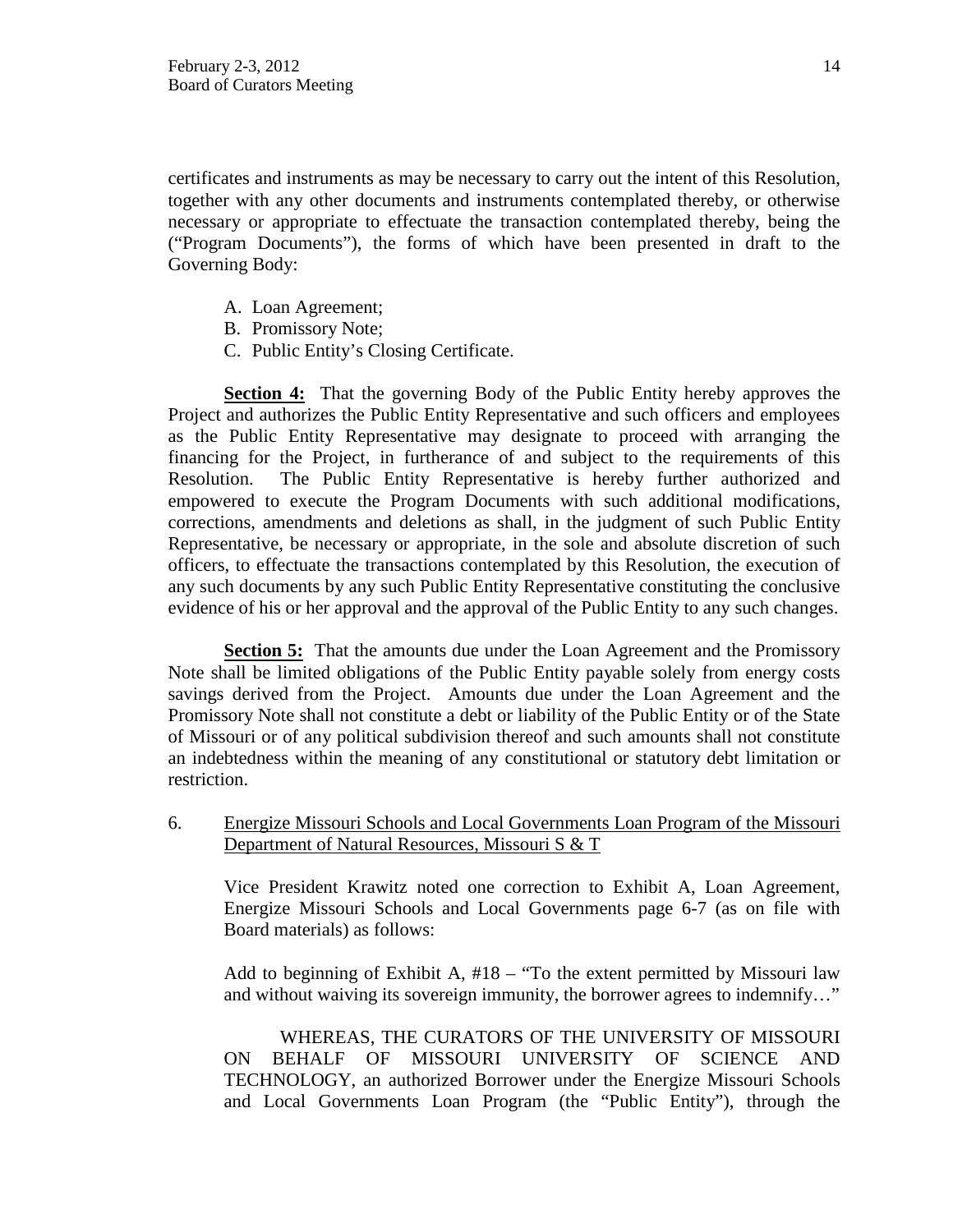preparation of Technical Assistance Report or equivalent ("TAR") work sheets, has identified certain energy conservation measures which would benefit the Public Entity by reducing future energy costs to the Public Entity and has applied to the Missouri Department of Natural Resources/Division of Energy ("MDNR") for a loan to implement such energy conservation measures (the "Project"); and

WHEREAS, at the Public Entity's request, MDNR has agreed to lend to the Public Entity certain funds pursuant to Sections 640.160 of the Missouri Revised Statues, as amended, ("Energy Act") and the maximum loan is based on engineering estimates of savings to be generated from the Project; and

WHEREAS, in connection with its participation in the Energize Missouri Schools and Local Governments Loan Program, the Public Entity will be required to execute certain documents in connection with the Loan;

NOW, THEREFORE, BE IT RESOLVED by the Governing Body of the Public Entity as follows:

**Section 1:** The Governing Body of the Public Entity hereby finds and determines that it is in the best interests of the Public Entity to enter into the Loan Agreement and execute the Promissory Note in order to obtain funds for the purpose of installing energy conservation measures within the Public Entity. The total Loan amount is hereby authorized in the amount of **\$2,656,100**, which amount shall include (i) estimated maximum construction costs of **\$2,480,549,** plus (ii) interest on the Loan during the term of the Loan at a rate of **2%**. Under the Loan Agreement, the Public Entity agrees to make semiannual payments equal to one half of the annual energy savings until the promissory note is retired.

**<u>Section 2:</u>** That the Public Entity hereby approves the form of the Loan Agreement, which is attached to this Resolution as Exhibit A, the blank form of Promissory Note, attached hereto as Exhibit B, which would reflect the total amount of Project Cost disbursements and zero point origination fee and accrued interest as more fully described therein, and the form of Public Entity's Closing Certificate, attached hereto as Exhibit C.

**Section 3:** That the superintendent, city manager, chief administrative officer and/or chief financial officer of the Public Entity ("Public Entity Representative"), and each such person hereby is, authorized and empowered and directed to execute, enter into, deliver for and in the name of and on behalf of the Public Entity, under its corporate seal, the following documents (all of such documents, and such other documents, certificates and instruments as may be necessary to carry out the intent of this Resolution, together with any other documents and instruments contemplated thereby, or otherwise necessary or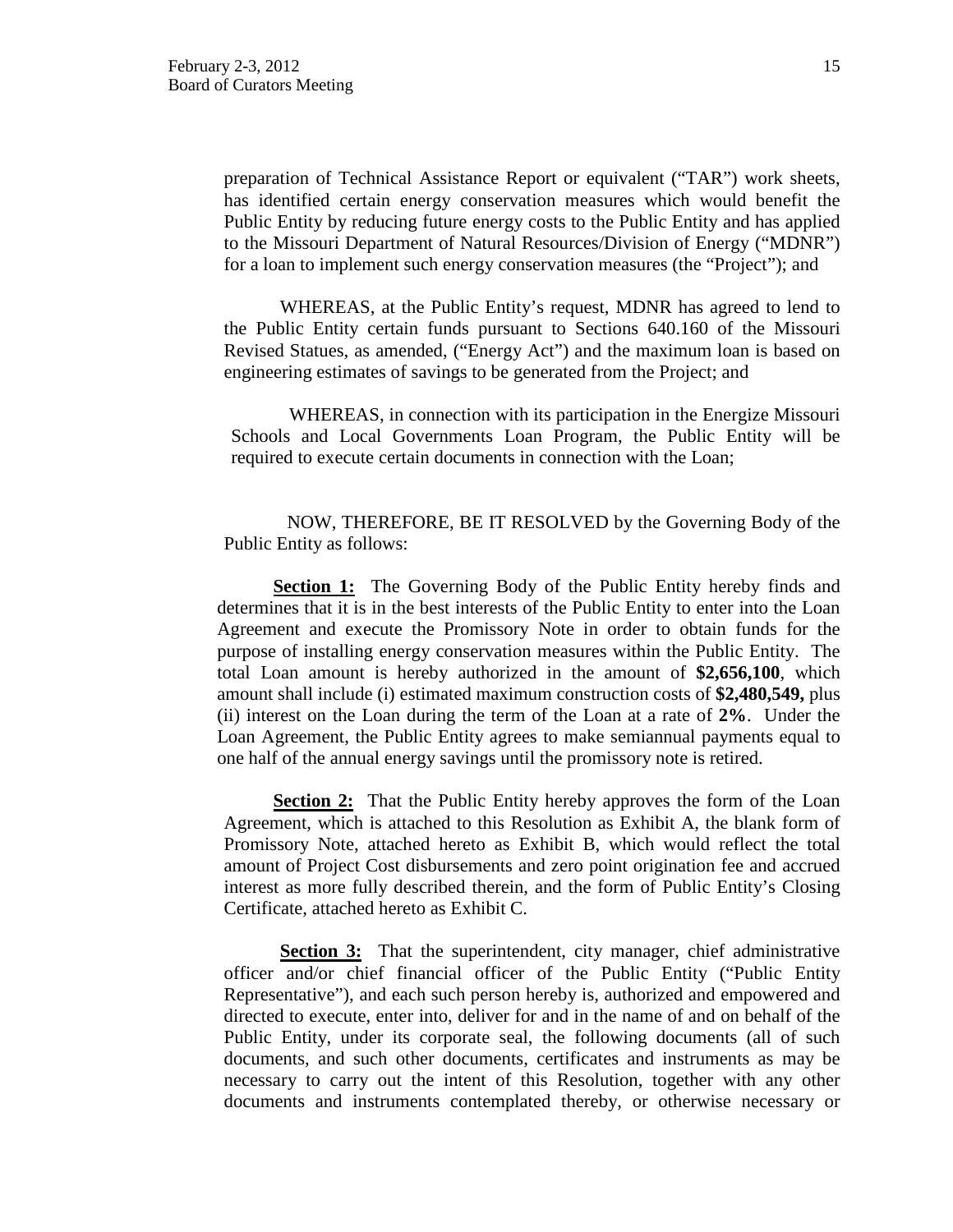appropriate to effectuate the transaction contemplated thereby, being the ("Program Documents"), the forms of which have been presented in draft to the Governing Body:

- D. Loan Agreement;
- E. Promissory Note;
- F. Public Entity's Closing Certificate.

**Section 4:** That the governing Body of the Public Entity hereby approves the Project and authorizes the Public Entity Representative and such officers and employees as the Public Entity Representative may designate to proceed with arranging the financing for the Project, in furtherance of and subject to the requirements of this Resolution. The Public Entity Representative is hereby further authorized and empowered to execute the Program Documents with such additional modifications, corrections, amendments and deletions as shall, in the judgment of such Public Entity Representative, be necessary or appropriate, in the sole and absolute discretion of such officers, to effectuate the transactions contemplated by this Resolution, the execution of any such documents by any such Public Entity Representative constituting the conclusive evidence of his or her approval and the approval of the Public Entity to any such changes.

**Section 5:** That the amounts due under the Loan Agreement and the Promissory Note shall be limited obligations of the Public Entity payable solely from energy costs savings derived from the Project. Amounts due under the Loan Agreement and the Promissory Note shall not constitute a debt or liability of the Public Entity or of the State of Missouri or of any political subdivision thereof and such amounts shall not constitute an indebtedness within the meaning of any constitutional or statutory debt limitation or restriction.

# 7. Cooperative Doctor of Pharmacy Program at Missouri State University, UMKC

Approve that the Memorandum of Understanding (MOU) between The Curators of the University of Missouri, on behalf of the University of Missouri-Kansas City, and Missouri State University as on file with the meeting minutes be approved and ratified for the purpose of authorizing cooperation between the UMKC Doctor of Pharmacy program and Missouri State University, as set forth in such MOU.

# **Academic, Student and External Affairs**

Committee Chairman Steward provided a recap of the February 2, 2012 Academic, Student and External Affairs Committee meeting.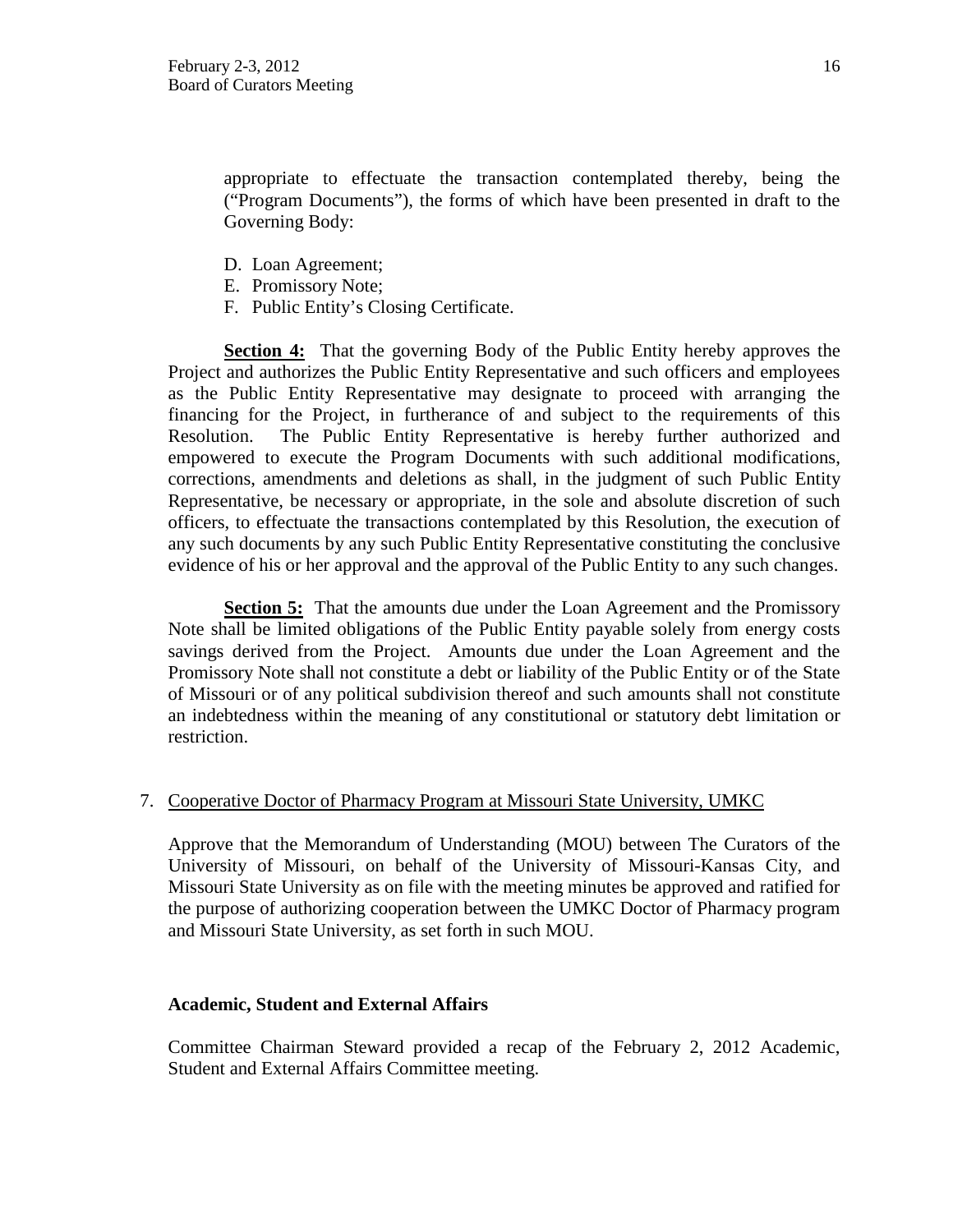# Information

- 1. eLearning Portal Live Demonstration
- 2. Government Relations Report

eLearning Portal Live Demonstration - Mr. Zac March from the University of Missouri System and Ms. Mary Lou Hines Fritts from the University of Missouri-Kansas City presented an update regarding the new eLearning portal and provided a live demonstration for the Board of Curators.

# **Audit**

Committee Chairwoman Henrickson provided a recap of the February 2, 2012 Audit Committee meeting.

# Information

- 1. Internal Audit Quarterly Report, UM
- 2. Review the University's Code of Conduct
- 3. Ethics and Compliance Hotline, Annual Report 2011, UM

# Action

1. Engagement of Independent Auditors and Related Fees, UM

# Engagement of Independent Auditors and Related Fees, UM

It was recommended by Vice President Krawitz, endorsed by Interim President

Owens, recommended by the Audit Committee, moved by Curator Henrickson, seconded

by Curator Cupps, that the following action be approved:

That the Vice President for Finance and Administration be authorized to employ the firm of KPMG LLP to provide audit services to the University of Missouri for fiscal year ending June 30, 2012 for fees of \$748,466 plus expenses not to exceed \$60,805.

Roll call vote of Board:

Curator Bradley voted yes. Curator Cupps voted yes. Curator Downing voted yes. Curator Erdman voted yes.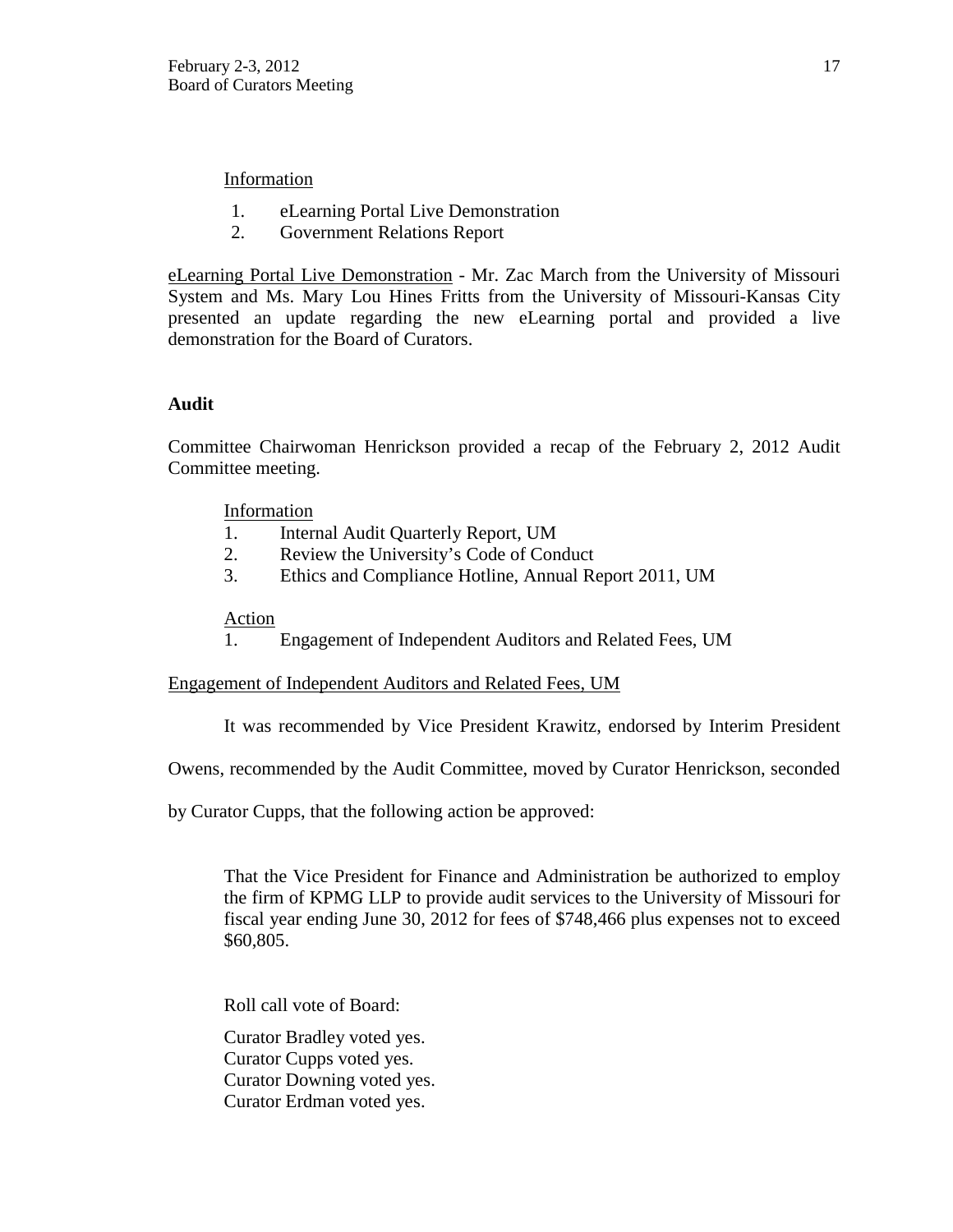Curator Goode voted yes. Curator Henrickson voted yes. Curator Steward voted yes.

The motion carried.

#### **Compensation and Human Resources**

Committee Chairman Cupps provided a recap of the February 2, 2012 Compensation and Human Resources Committee meeting.

#### Action

1. Extension of Transition Assistance Program

#### Extension of Transition Assistance Program

It was recommended by Vice President Rodriguez, endorsed by Interim President Owens, recommended by the Compensation and Human Resources Committee, moved by Curator Cupps and seconded by Curator Erdman, that the Transition Assistance Program for Administrative, Service & Support Employees be extended through June 30, 2013. This program, originally approved by the Board of Curators in February 2009, was effective March 1, 2009 and was to remain in place until June 30, 2010. Due to the continued budget situation, the Board granted an extension of the program through June 30, 2011, and again through June 30, 2012. With further cuts from state funding, it is proposed that the program on file with the meeting minutes be extended through June 30, 2013, as reflected on the document.

Roll call vote of the Board:

Curator Bradley voted yes. Curator Cupps voted yes. Curator Downing voted yes. Curator Erdman voted yes. Curator Goode voted yes. Curator Henrickson voted yes. Curator Steward voted yes.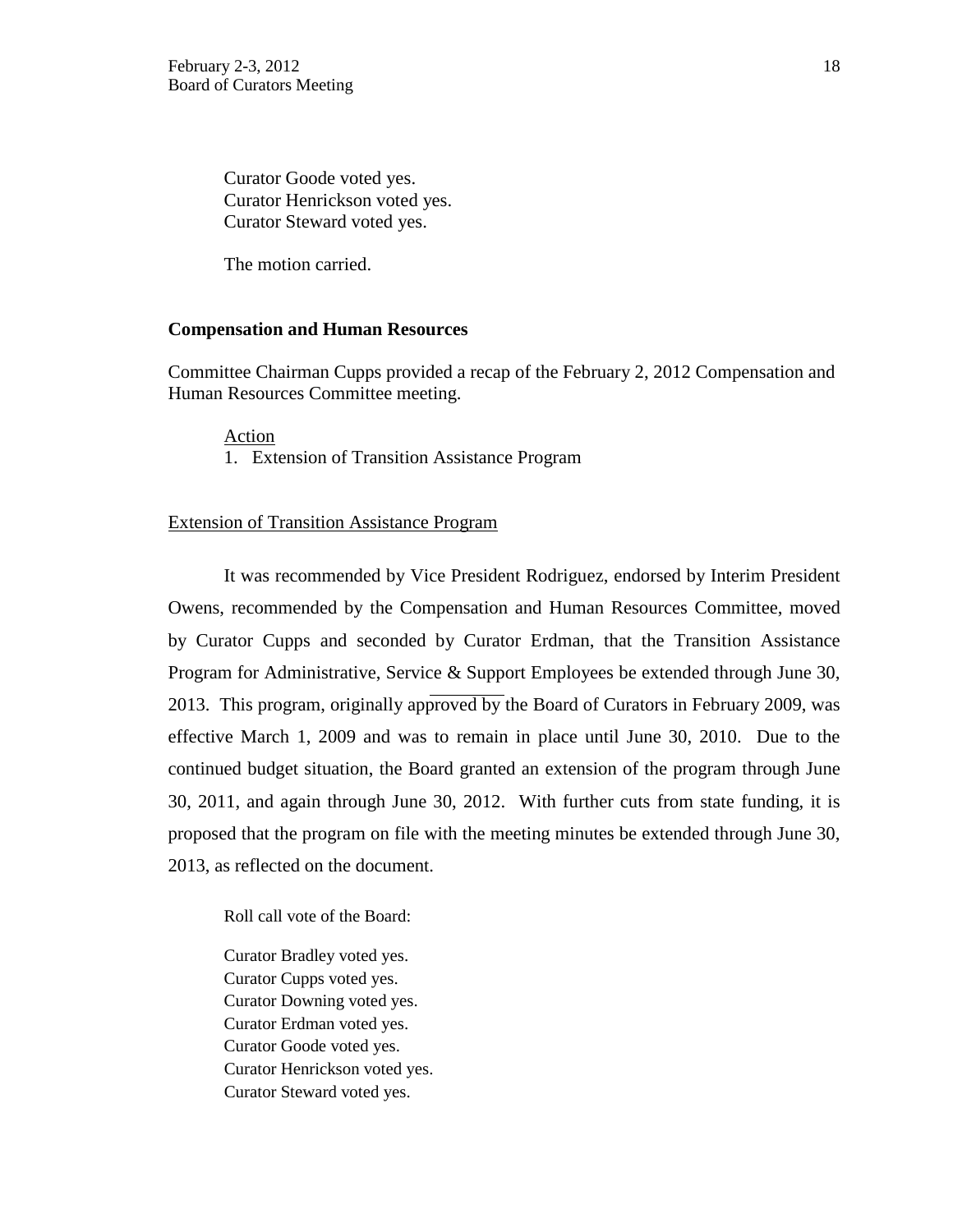The motion carried.

## **Finance**

Committee Chairman Downing provided a recap of the February 2, 2012 Finance Committee meeting.

## Action

- 1. Amendment Collected Rule and Regulation 140.011, Investment Policy for Endowment Fund, UM
- 2. Hiring of Fixed Income Manager, UM
- 3. Derivatives Policy, UM
- 4. A/E Approval, South Providence Medical Building, MU
- 5. FY 2013 Student Activity, Facility and Health Service Fees, UM
- 6. FY 2013 Residence Hall and Family Student Housing Rates, UM

# Information

- 1. Report on Deferred Facilities Needs, UM
- 2. FY2013 Budget
- 3. FY 2013 Tuition and Other Related Enrollment Fees, UM

#### Action

7. Amendments, CRR230.050 Continuing Education Instruction Fee and CRR230.060 eLearning and Special Program Tuition and Fees, UM

# Amendment Collected Rule and Regulation 140.011, Investment Policy for Endowment Fund, UM

It was recommended by Vice President Krawitz, endorsed by Interim President

Owens, recommended by the Finance Committee, moved by Curator Downing, and

seconded by Curator Steward, that the following action be approved:

that the Collected Rules and Regulations, Section 140.011, Investment Policy for Endowment Fund, be amended to modify and streamline the University's approach to investing the Fixed Income Pool, as outlined below:

**Collected Rules and Regulations Section 140.011**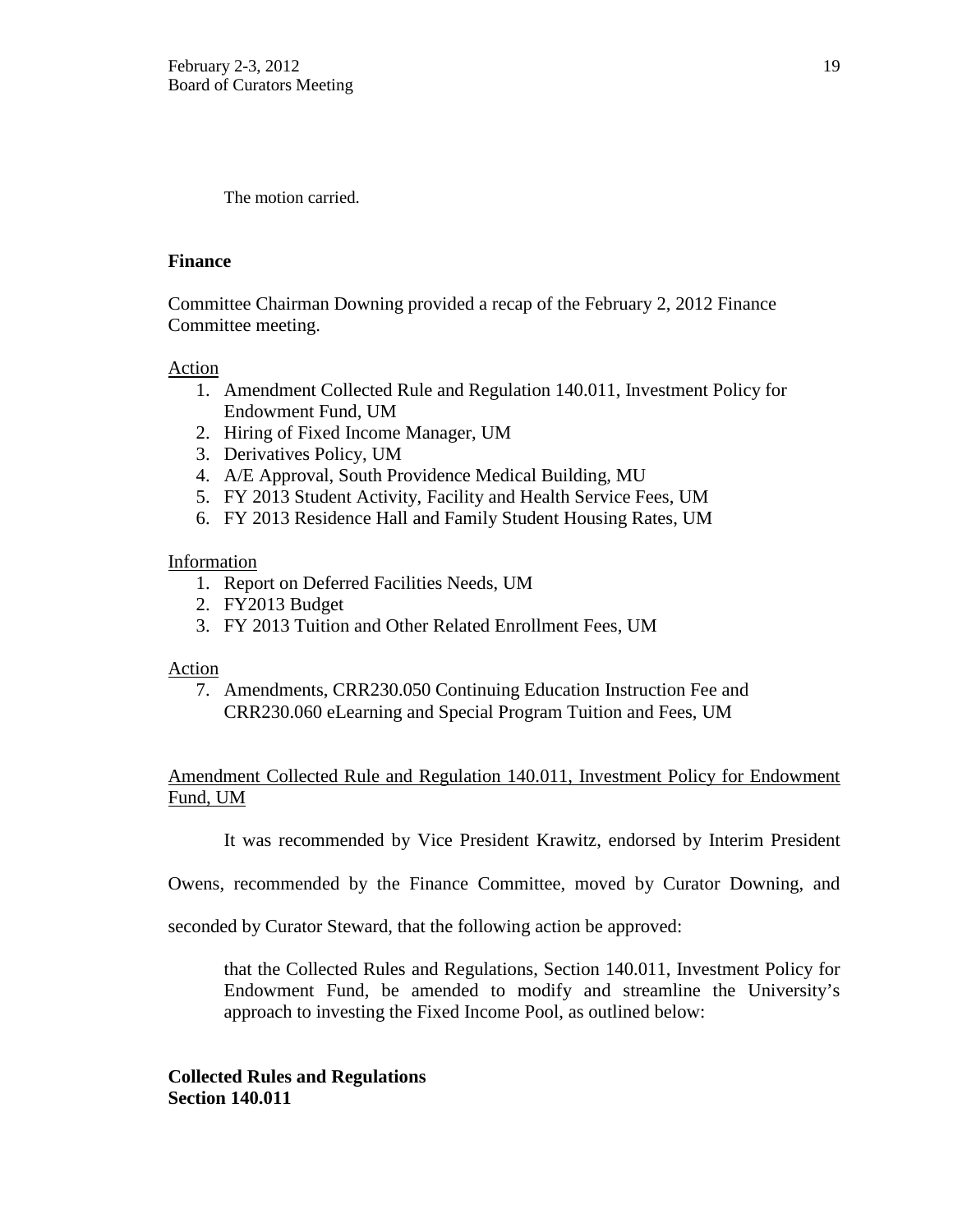#### **Investment Policy for Endowment Fund**

Excerpt from 140.011 with all recommended changes incorporated:

G. **Fixed Income Pool** -- In addition to the University's main endowment fund, there is a fixed income fund, called the Fixed Income Pool, which, due to donor restrictions, can only be invested in fixed income securities. The spending policy of the pool is to distribute all income earned. The pool shall be invested in a U.S. core plus bond fund, actively managed by professionals with proven track records. The primary investment objectives of the Pool are: 1) capital preservation; and, 2) maximization of earned income. The investment results will be measured on a quarterly basis, with manager performance assessed over full economic/market cycles against an appropriate benchmark.

Roll call vote of Board:

Curator Bradley voted yes. Curator Cupps was absent for vote. Curator Downing voted yes. Curator Erdman voted yes. Curator Goode voted yes. Curator Henrickson voted yes. Curator Steward voted yes.

The motion carried.

#### Hiring of Fixed Income Manager, UM

It was recommended by Vice President Krawitz, endorsed by Interim President

Owens, recommended by the Finance Committee, moved by Curator Downing, and

seconded by Curator Goode, that the following action be approved:

that the Vice President for Finance and Administration be authorized to hire investment firm Baird Advisors to invest funds of the University of Missouri Fixed Income Pool. Such investment will be funded from an internally managed investment account.

Agreements entered into by the University are subject to review and approval by

the Vice President for Finance and Administration and General Counsel.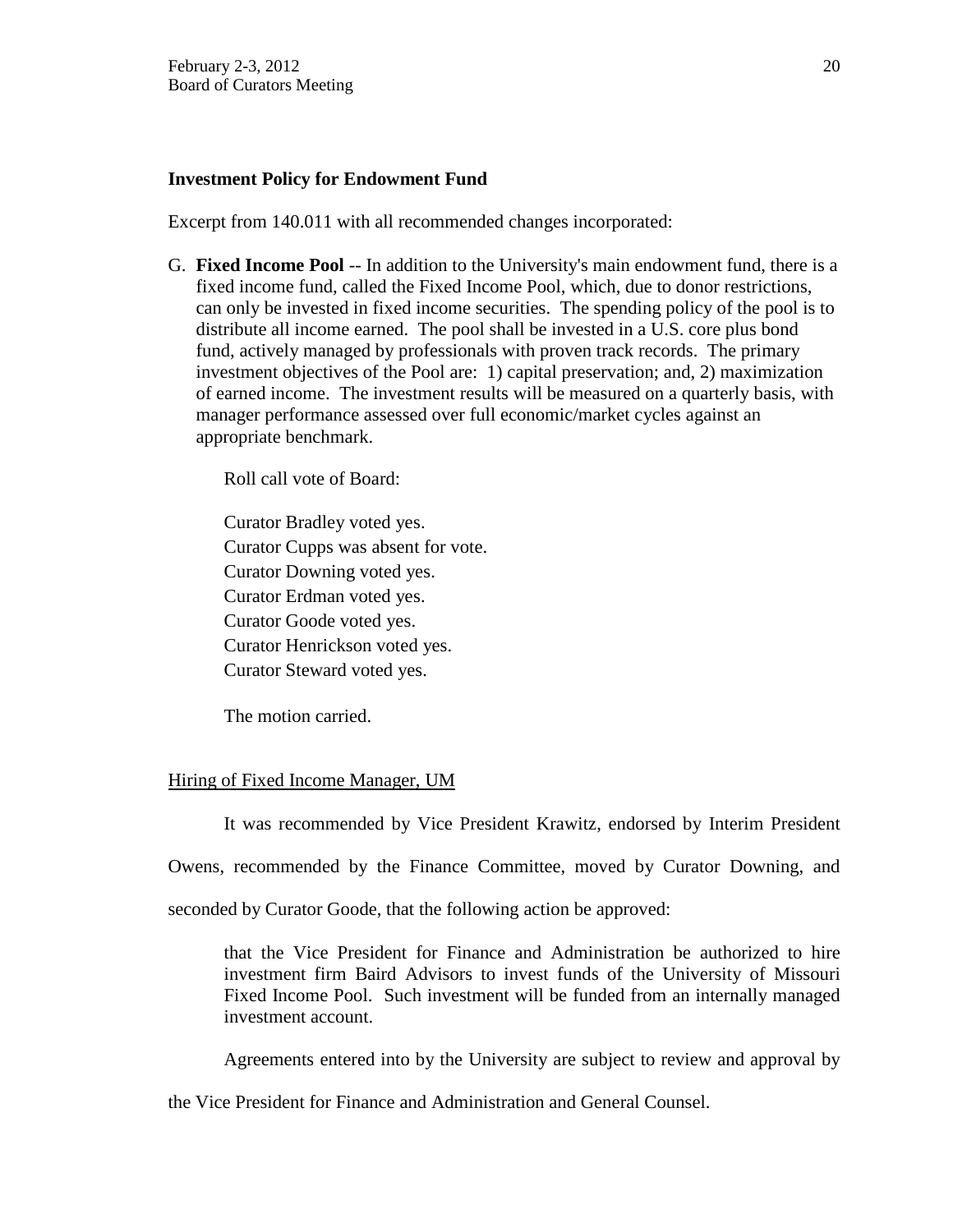Roll call vote of the Board: Curator Bradley voted yes. Curator Cupps was absent for vote. Curator Downing voted yes. Curator Erdman voted yes. Curator Goode voted yes. Curator Henrickson voted yes. Curator Steward voted yes.

The motion carried.

#### Derivatives Policy, UM

It was recommended by Vice President Krawitz, endorsed by Interim President

Owens, recommended by the Finance Committee, moved by Curator Steward, and

seconded by Curator Goode, that the following action be approved:

that the policy below ("Derivatives Policy – Debt") be adopted to govern the management of risk associated with derivatives instruments and hedging activities in connection with debt transactions. Such policy is intended to satisfy the requirements of Section 108.170(7)(3) of the Revised Statutes of Missouri.

Roll call vote of Board:

Curator Bradley voted yes. Curator Cupps voted yes. Curator Downing voted yes. Curator Erdman voted yes. Curator Goode voted yes. Curator Henrickson voted yes. Curator Steward voted yes.

The motion carried.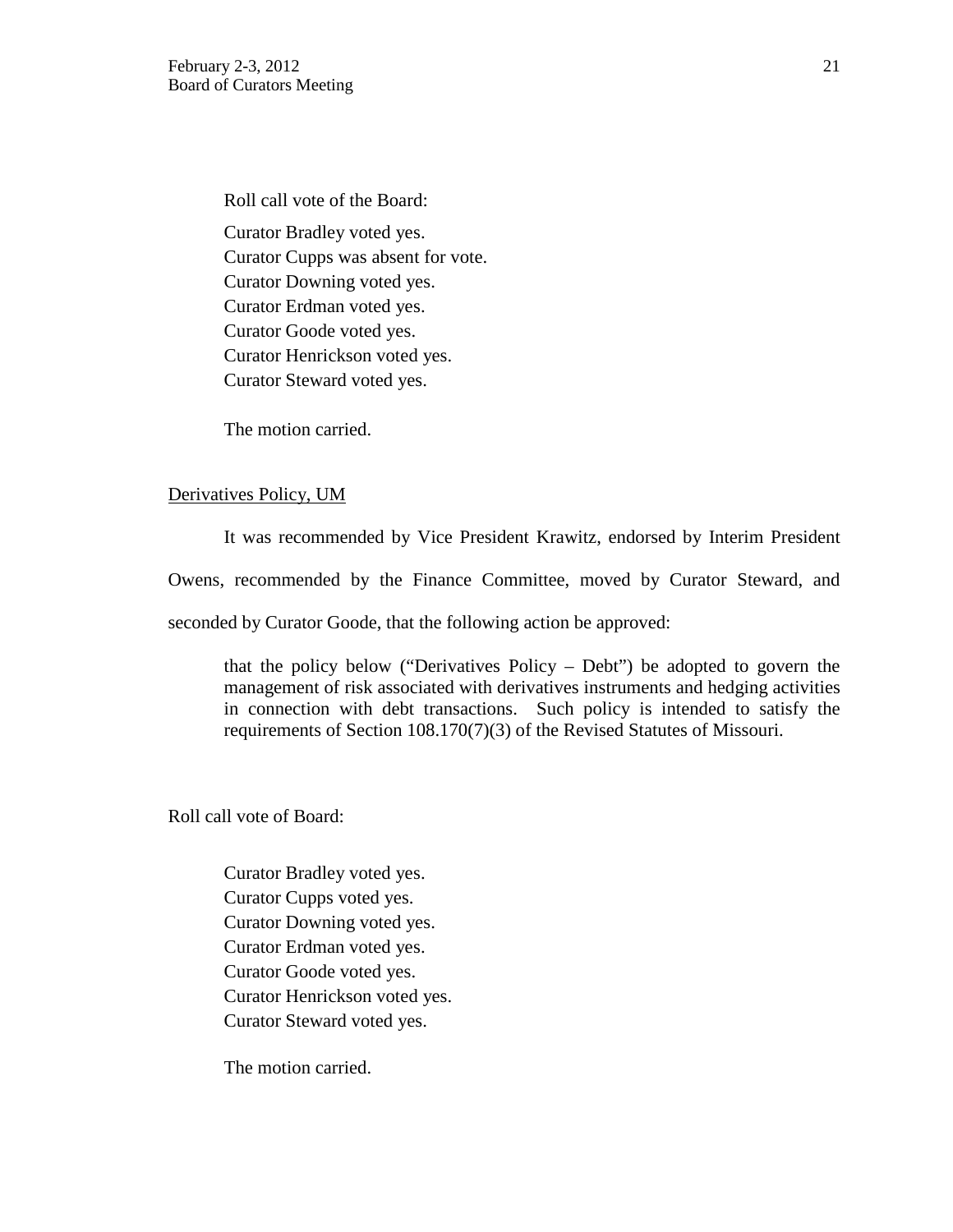# **University of Missouri System Derivatives Policy - Debt**

## **1. Purpose**

The purpose of this document is to establish a policy for The Curators of the University of Missouri (the "University") for the management of risk associated with derivative instruments and hedging activities in connection with debt transactions (the "Policy"). This Policy is adopted pursuant to and is intended to be compliant with Section 108.170(7)(3) of the Revised Statutes of Missouri, as the same may be amended from time to time, as well as the provisions of the Debt Policy adopted by the University regarding the use of derivatives, also as the same may be amended from time to time; provided, however, that in the event of any inconsistency as to the subject matter hereof between this Policy and such Debt Policy, the terms, provisions and conditions of this Policy shall govern and control.

This Policy shall be applicable to agreements providing for payments based upon levels of or changes in interest rates, including without limitation derivative agreements commonly referred to as interest rate swaps, hedges, caps, floors or collars, entered into in connection with bonds, notes or other obligations issued by or on behalf of the University, which bonds, notes or other obligations are either presently outstanding or to be issued, and bearing interest at fixed or variable rates of interest (individually a "Contract", "Agreement" or "Derivative Transaction", and collectively "Contracts", "Agreements" or "Derivative Transactions").

Nothing in this Policy shall be applied or interpreted to diminish or alter the special or general power the University may otherwise have under any other provisions of law to use derivative instruments and engage in hedging activities other than Derivative Transactions covered by this Policy as defined in this Section 1.

#### **2. General Guidelines for Derivative Transactions**

The following non-exclusive list provides certain guidelines that the University will follow in the evaluation and recommendation of such Derivative Transactions:

#### 2.1 Legality

Any proposed Contract must comply within the legal constraints imposed by state laws, University resolutions, and existing covenants, bond resolutions, indentures and other contracts.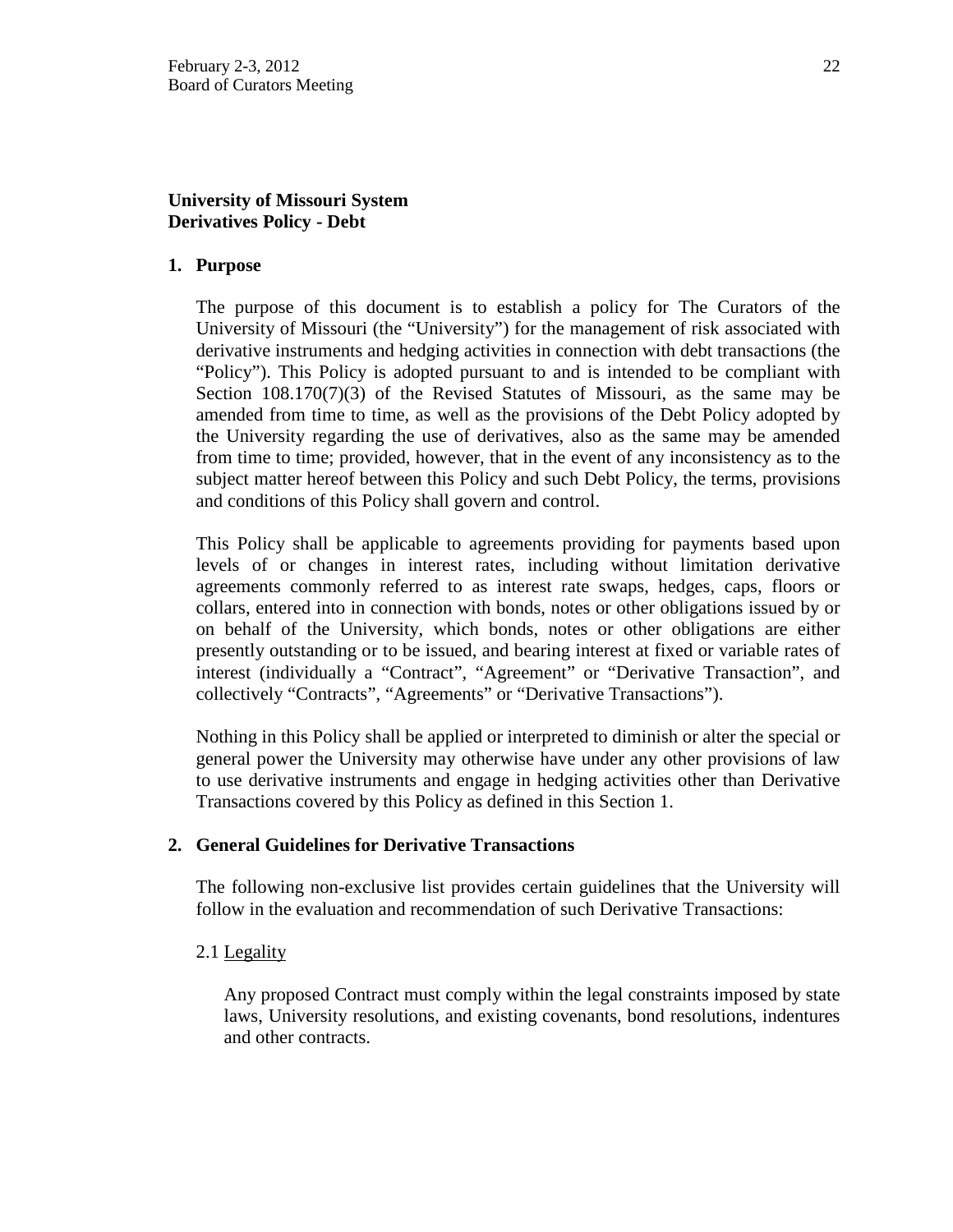## 2.2 Permitted Purposes and Financial Strategy

Derivative Transactions may be entered into for the purpose of hedging interest rate exposure. Derivative Transactions may also be entered into to manage the risk profile of the University's debt portfolio, such as achieving a targeted allocation of fixed and floating rate debt. The University will not enter into a Transaction for any speculative purpose.

# 2.3 Authorization Process

The Board of Curators of the University of Missouri (the "Board of Curators") or the Executive Committee of the Board of Curators (the "Executive Committee") must approve any Derivative Transaction. The authorizing resolution should clearly state the objective to be achieved by the Contract and the execution parameters should be consistent with the objective.

# 2.4 Mitigation of Risk Factors

The University recognizes that certain risks will be assumed if it enters into a Derivative Transaction. In order to mitigate the associated risks, the University will follow the guidelines described below:

*Counterparty Risk*: Counterparty risk is the risk that a counterparty fails to meet its obligations as described in the Contract. The University will seek to mitigate this risk by (i) executing Derivative Transactions with highly rated counterparties with ratings in the 'A' category or higher by at least two rating agencies, (ii) diversifying its counterparty exposure among different financial institutions and (iii) including swap collateralization requirements consistent with market norms.

*Termination Risk*: (i) Optional termination risk is the risk that the counterparty may terminate the swap at its option. While the University will retain this elective right in any transaction, the University's counterparty will not have this right, except when a termination option has been priced into the terms of the swap at inception. (ii) Mandatory termination risk is the risk that a counterparty default or ratings downgrade below a set threshold triggers an automatic termination event. It is the intent of the University not to make a termination payment to a counterparty that has failed to meet its contractual obligations. At a minimum, prior to making any termination payment, the University will determine whether it is financially advantageous to obtain a replacement counterparty.

*Basis Risk*: Basis risk is the risk that the index chosen as the basis for floating rate payments in the Derivative Transaction does not match the floating rate of the underlying liability. The University will mitigate this risk by requiring that any index chosen as part of a Derivative Transaction must be a recognized market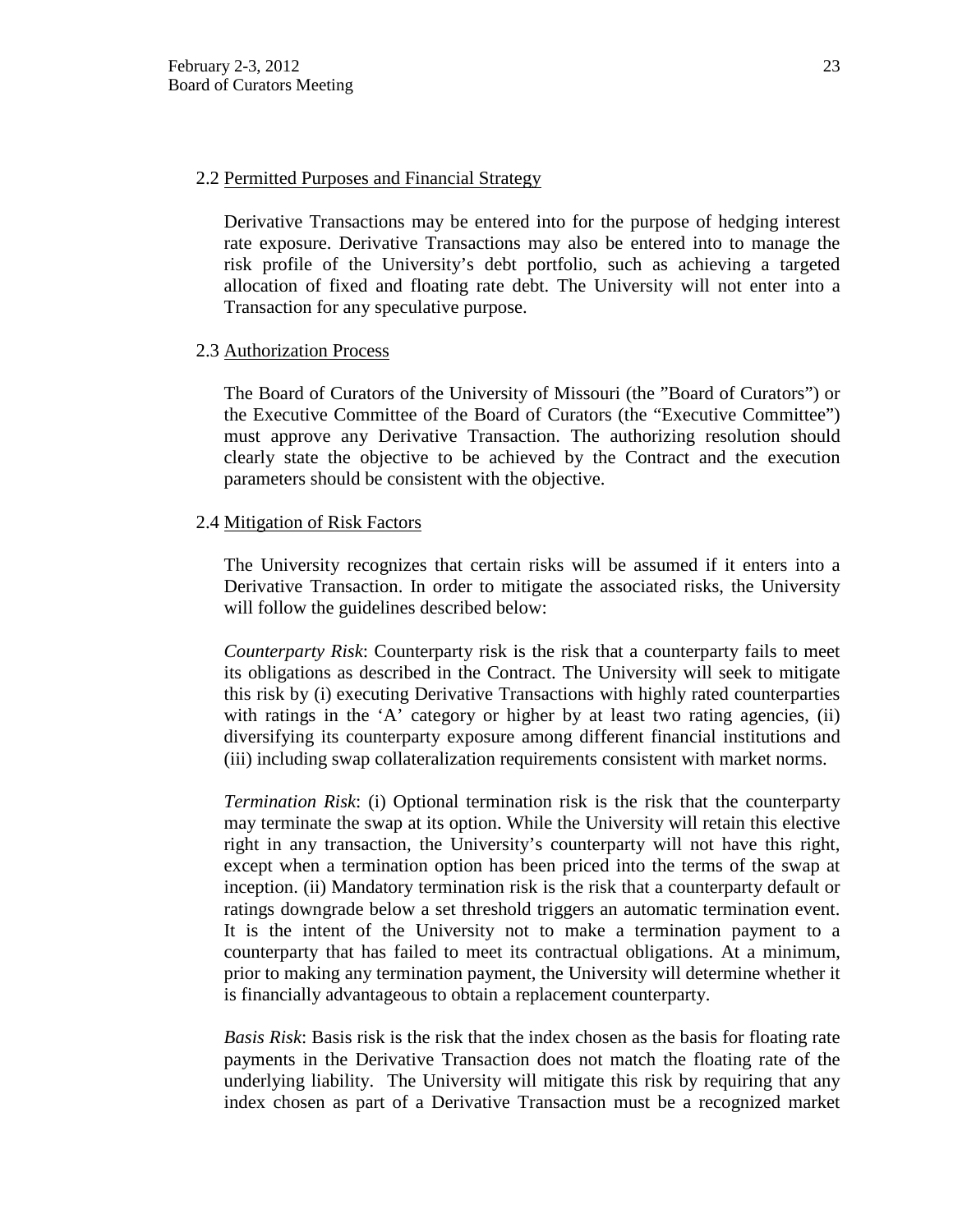index, including but not limited to Securities Industry and Financial Markets Association ("SIFMA") or London Interbank Offering Rate ("LIBOR"). The University will not enter into a Derivative Transaction without considering the potential incremental cost and risk to the University of basis risk.

*Tax Risk*: Tax risk is the risk that tax-exempt bond rates may unexpectedly increase or fluctuate due to changes in the tax code. Tax risk is present in all taxexempt debt issuances. When entering into Derivative Transactions associated with tax-exempt bonds, tax risk involves tax exempt bond rates consequently diverging from the specified swap index (a form of basis risk), resulting in a reduction in the derivative's effectiveness as a hedge or as a risk management financial product. The University will mitigate this risk by managing the total tax risk that the University assumes in its overall debt portfolio.

*Bankruptcy Risk*: Bankruptcy risk is the risk that the University may fail to recover any amount due, potentially including collateral that has been posted, due to bankruptcy proceedings. The University will mitigate this risk by: (i) executing transactions with highly rated counterparties with ratings in the 'A' category or higher by at least two rating agencies, (ii) diversifying its counterparty exposure among different financial institutions and (iii) including swap collateralization requirements consistent with market norms.

As part of its efforts to mitigate risk, the University will also require the counterparty to disclose in writing the potential costs and risks associated with any Derivative Transaction.

In addition, in its consideration of whether or not to enter into a Derivative Transaction, and in the actual entrance into such a Derivative Transaction if so determined, the University shall consider the recommended practices with respect to the use of debt-related derivative products and derivatives checklist for governmental issuers published by the Government Finance Officers Association.

# **3. Ongoing Oversight Responsibilities**

The Treasurer of the University will establish procedures to monitor the financial exposure and other risks associated with any Derivative Transaction. The results will be reported to University management and the Board of Curators on a periodic basis, but no less than on an annual basis. This Policy will be implemented, reviewed and monitored by the University Vice President for Finance and Administration and the Office of the Treasurer.

#### **4. Market Disclosure**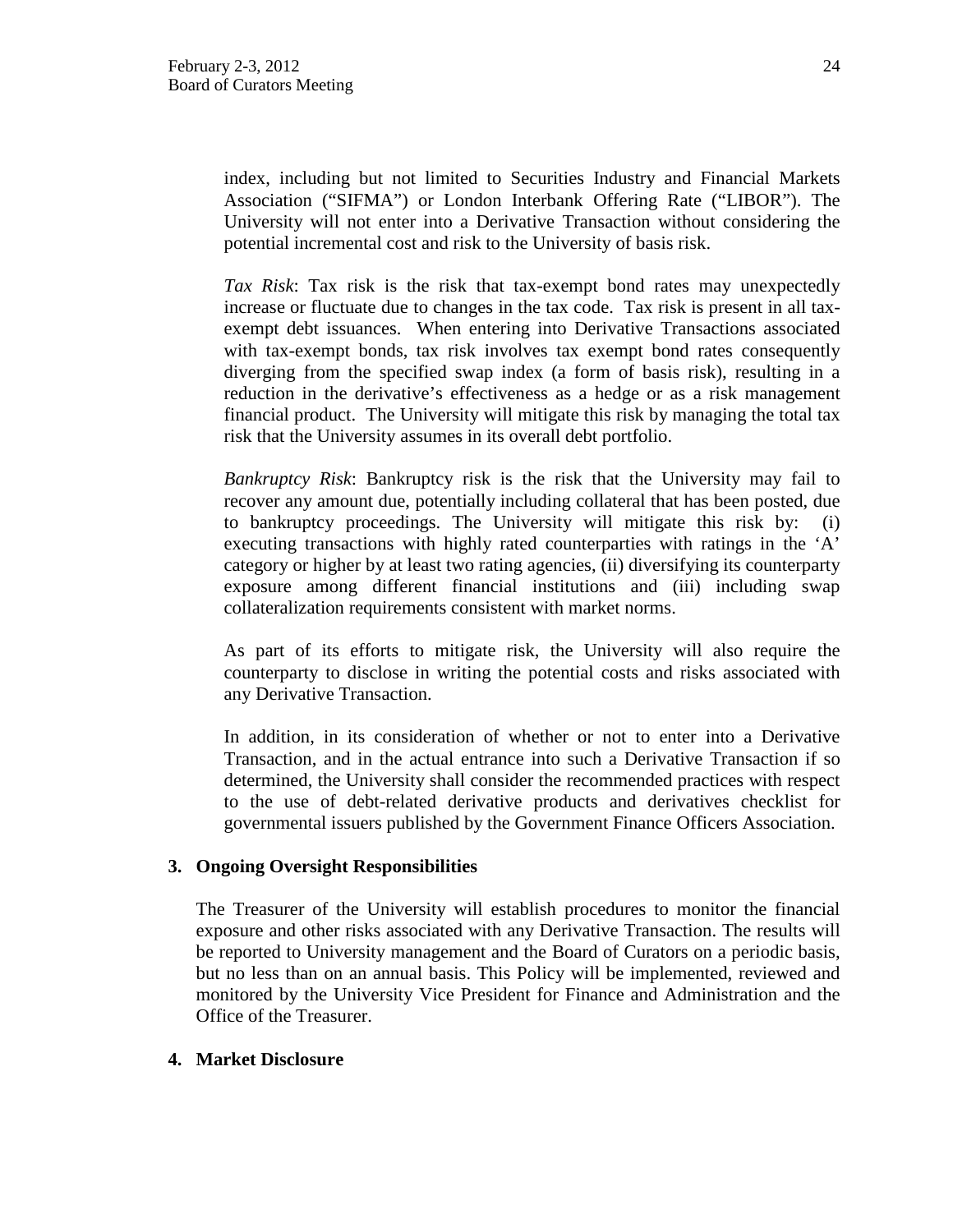The Treasurer will establish procedures to provide timely disclosure of material information related to executed Derivative Transactions to rating agencies and investors. Audited financial statements will include disclosure of any Derivative Transactions, consistent with market practice. Official statements in connection with new bond issues will include disclosure of any material information related to Derivative Transactions expected or anticipated at the time of issuance of the obligations.

# **5. Financial Strategy**

As described in section 2.2, Derivative Transactions may be entered into only for the purpose of hedging interest rate exposure or more efficiently managing the risk profile of the University's debt portfolio. Derivative Transactions may not be used for speculative purposes.

# A/E Approval, South Providence Medical Building, MU

It was recommended by Chancellor Deaton, endorsed by Interim President Owens, recommended by the Finance Committee, moved by Curator Downing and seconded by Curator Goode, that the following action be approved:

that the Vice President for Finance and Administration be authorized to employ the firm of Simon Oswald Associates, Inc., Columbia, Missouri, for design services for the new South Providence Medical Building for the University of Missouri-Columbia for a lump sum fee of \$1,020,625.

| Funding of the project budget is from: |              |
|----------------------------------------|--------------|
| <b>MU Health Care Revenue Bonds</b>    | \$30,000,000 |
| <b>Health Care Capital Reserves</b>    | 2,500,000    |
| Total Funding                          | \$32,500,000 |

Roll call vote of Board:

Curator Bradley voted yes. Curator Cupps voted yes. Curator Downing voted yes. Curator Erdman voted yes. Curator Goode voted yes. Curator Henrickson voted yes. Curator Steward voted yes.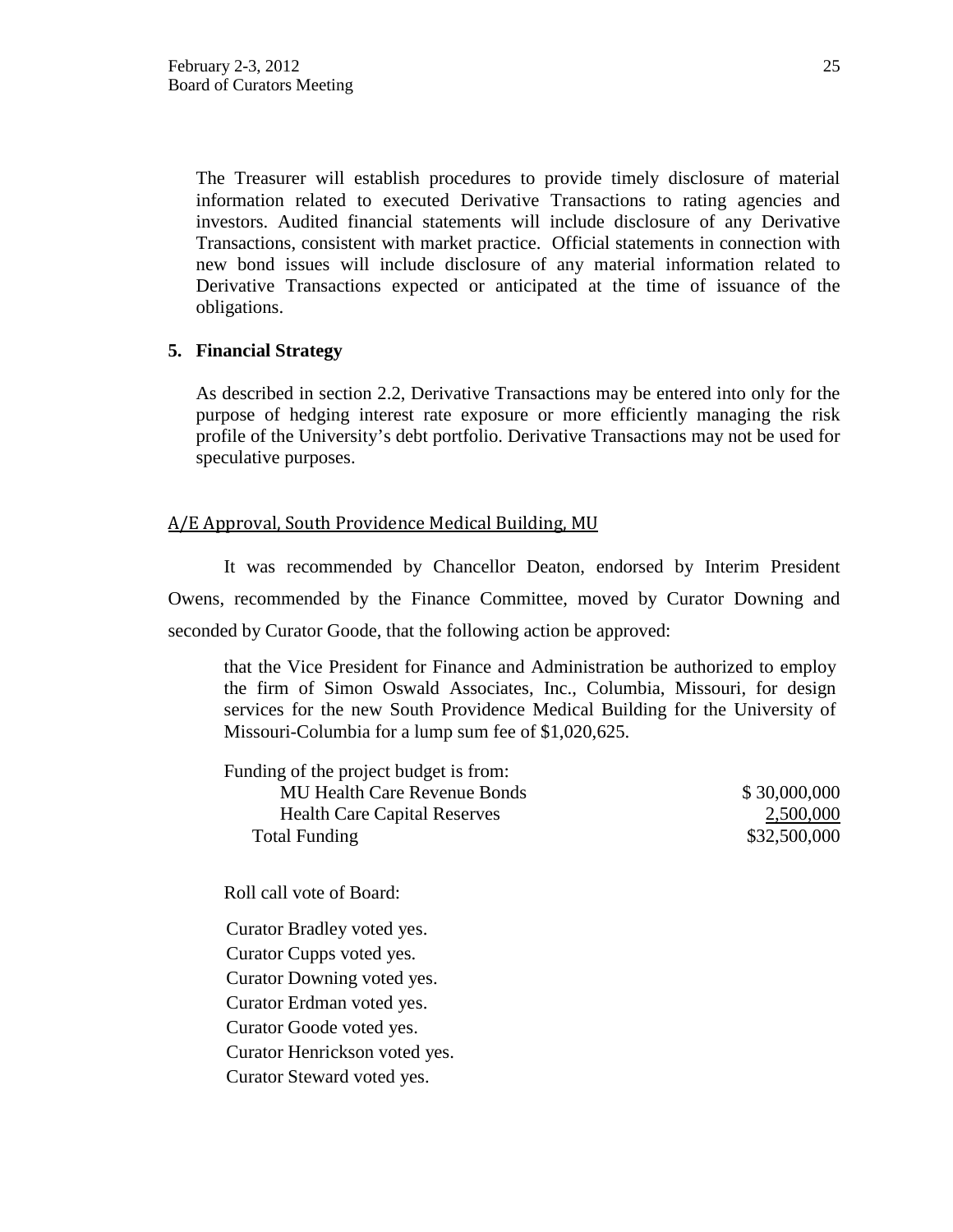The motion carried.

#### FY2013 Student Activity, Facility and Health Service Fees, UM

It was recommended by the respective Chancellors, endorsed by Interim President Owens, recommended by the Finance Committee, moved by Curator Downing and seconded by Curator Steward, that the attached schedule of rates (on file with the meeting minutes) for the Student Activity, Facility, and Health Service fees are approved, effective beginning with the 2012 Summer Session.

Roll call vote of the Board:

Curator Bradley voted yes. Curator Cupps voted yes. Curator Downing voted yes. Curator Erdman voted yes. Curator Goode voted yes. Curator Henrickson voted yes. Curator Steward voted yes.

The motion carried.

#### FY2013 Residence Hall and Family Student Housing Rates, UM

It was recommended by the respective Chancellors, endorsed by Interim President Owens, recommended by the Finance Committee, moved by Curator Steward and seconded by Curator Goode, that the schedule of rates (on file with the meeting minutes) for the Residence Halls and Family Student Housing at Columbia, Kansas City, Missouri S&T, and St. Louis effective beginning with the 2012 Summer Session to the Board of Curators are approved: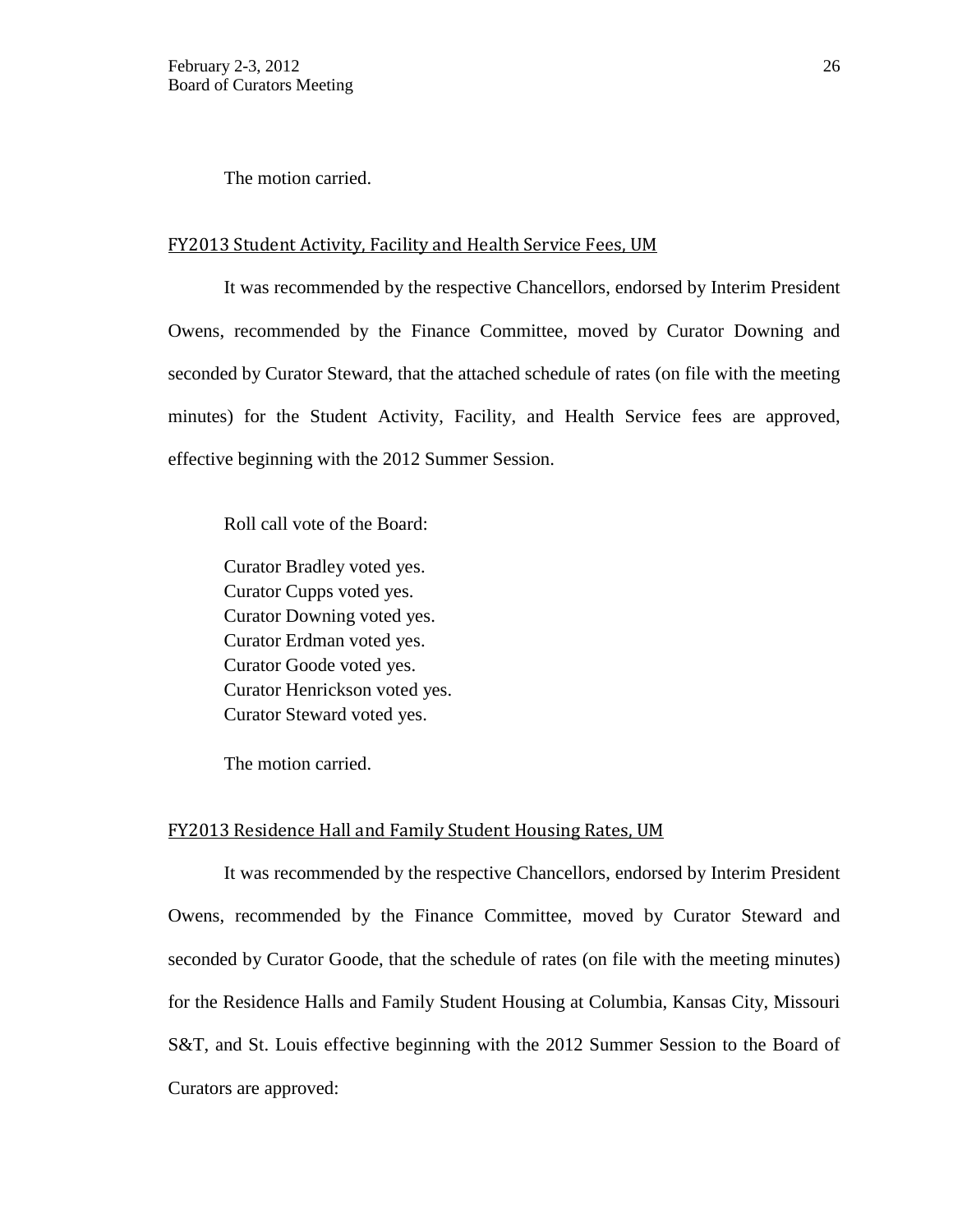Roll call vote of the Board:

Curator Bradley voted yes. Curator Cupps voted yes. Curator Downing voted yes. Curator Erdman voted yes. Curator Goode voted yes. Curator Henrickson voted yes. Curator Steward voted yes.

The motion carried.

# Amendments, CRR 230.050 Continuing Education Instruction Fee and CRR 230.060 eLearning and Special Program Tuition and Fees, UM

It was recommended by Senior Associate Vice President Graham, endorsed by

Interim President Owens, recommended by the Finance Committee, moved by Curator

Downing, seconded by Curator Steward, that the following action by approved:

that the Collected Rules and Regulations CRR 230.050 Continuing Education Instruction Fee be amended and that the Collected Rules and Regulations CRR 230.060 eLearning and Special Program Tuition and Fees be adopted.

# **Collected Rules and Regulations**

**230.050 Instructional Fee** 

Bd. Min. 12-17-82; Amended Bd. Min. 7-22-83 & 7-27-84; Amended Bd. Min. 1-27-95, Amended Bd. Min. 6-11-10, Amended Bd. Min. 2-3-12.

- A. An instructional fee may be charged for off-campus and special course offerings that are not delivered using eLearning technologies as the primary method, when established within a range approved by the Board of Curators. The Chancellor is delegated the authority to determine the applicability of such fees and to approve individual instructional fee rates consistent with the approved range for such fees.
- B. When the instructional fee is assessed, the standard tuition will not be assessed.

**230.060 eLearning and Special Program Tuition and Fees**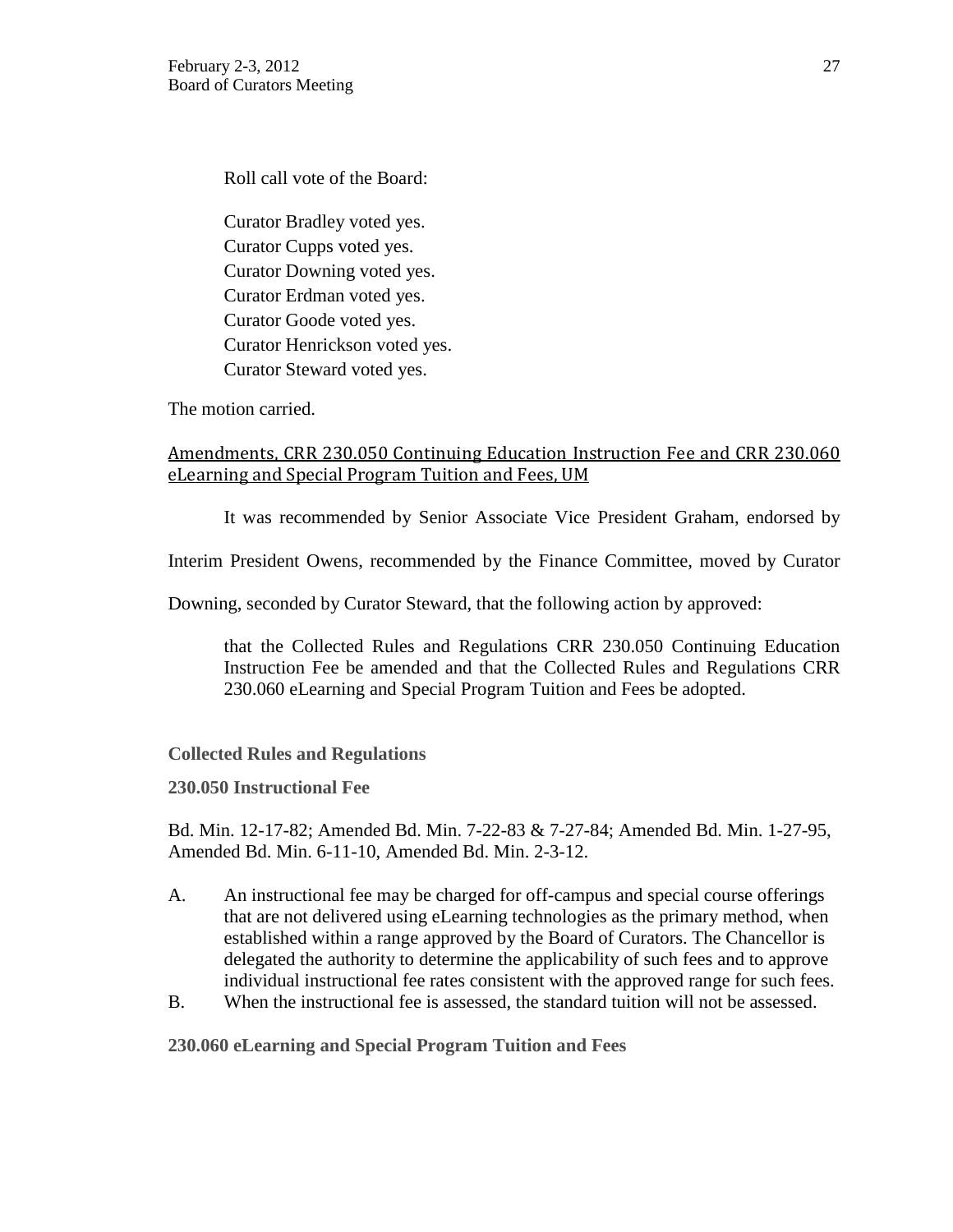- A. Courses delivered primarily using eLearning technologies will use the following fee structure:
	- 1. For undergraduate courses and programs the standard undergraduate tuition for resident and non-resident students as appropriate will apply. In some cases the courses or programs may require additional expenses and a supplemental fee may be charged with Board approval using the procedures outlined in Collected Rules and Regulations Section 230.010 - Tuition and Supplemental Course Fees. Exceptions in the form of a special tuition rate may be proposed to the Board for approval.
	- 2. For graduate and professional programs the tuition structure will be limited to a range approved by the Board of Curators. Each campus will submit a separate range for its tuition. The Chancellor is delegated the authority to determine the applicability of such tuition and to approve individual tuition rates consistent with the approved range for such tuition.
	- B. When a complete self-contained graduate or professional degree program is designed as one curriculum entity and the complete program involves charges for such items as course materials, travel, lodging, meal expenses, technology equipment and/or charges for other components of the program in addition to the standard tuition and fees, a comprehensive program fee may be utilized that is market-driven, provided that such comprehensive program fee is approved by the chancellor and reported to the Board of Curators annually.
	- C. Annually the campuses will provide detailed information to the Office of the Vice President for Academic Affairs who will provide a report to the Board outlining the instructional fees charged for such eLearning and Special Programs.

Roll call vote of the Board:

Curator Bradley voted yes. Curator Cupps voted yes. Curator Downing voted yes. Curator Erdman voted yes. Curator Goode voted yes. Curator Henrickson voted yes. Curator Steward voted yes.

The motion carried.

# **Governance, Resources and Planning**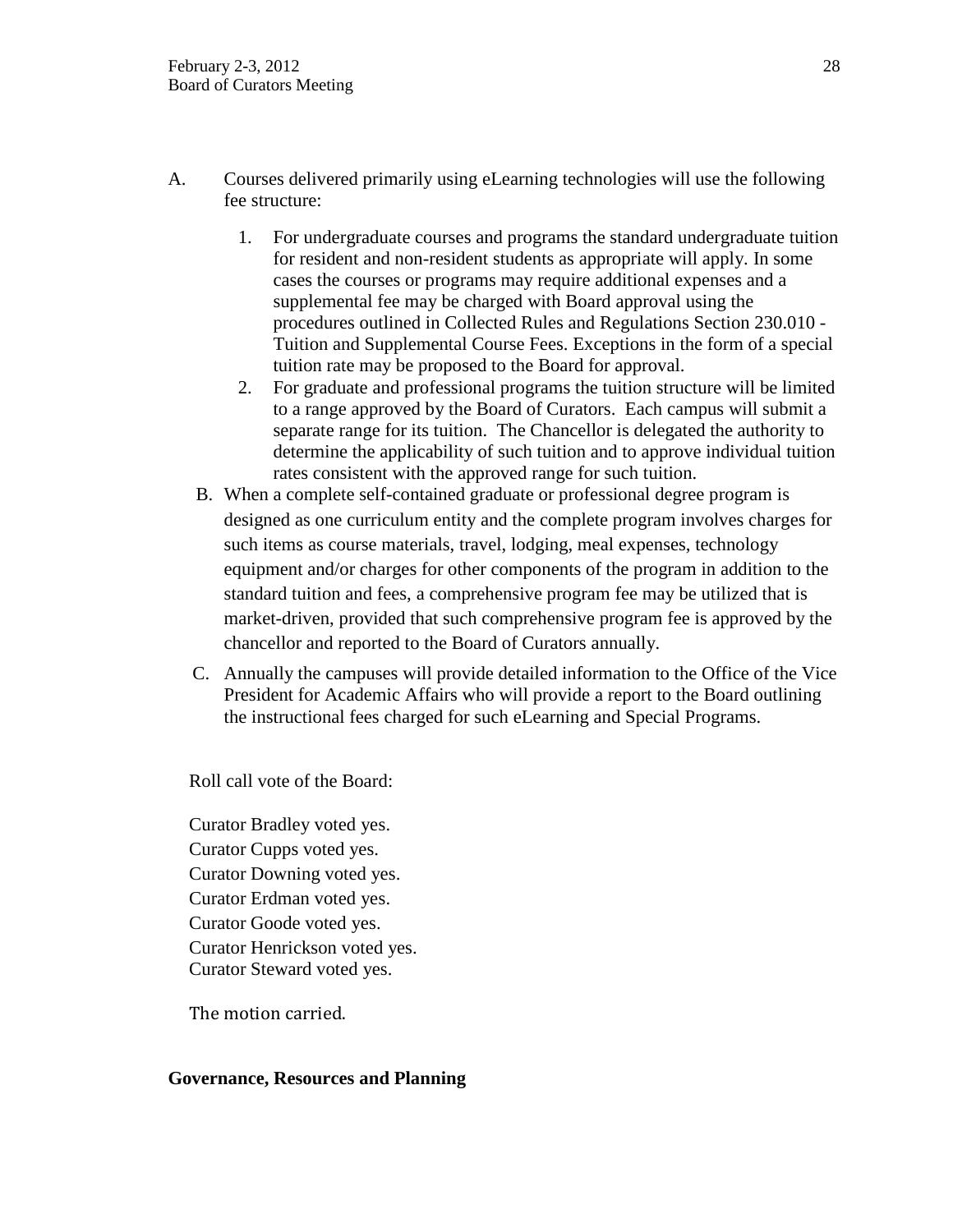Committee Chairman Erdman provided a recap of the February 2, 2012 Governance, Resources and Planning Committee meeting.

# Information<br>1. Syster

- 1. System Accountability Measures Annual Report<br>2. Effectiveness and Efficiency Annual Report
- 2. Effectiveness and Efficiency Annual Report

# **General Business**

Good and Welfare Draft April 2012 Board of Curators meeting agenda – no discussion (on file)

It was moved by Curator Steward and seconded by Curator Downing, that the

public session of the Board of Curators meeting, February 2-3, 2012, be adjourned.

Roll call vote:

Curator Bradley voted yes. Curator Cupps voted yes. Curator Downing voted yes. Curator Erdman voted yes. Curator Goode voted yes. Curator Henrickson voted yes. Curator Steward voted yes.

The motion carried.

The public session of the Board of Curators meeting adjourned at 11:22 AM on Friday, February 3, 2012.

# **BOARD OF CURATORS MEETING – EXECUTIVE SESSION**

A meeting of the University of Missouri Board of Curators was reconvened in executive session at 11:35 A.M., on Friday, February 3, 2012, in Room 402, of the Student Union on the University of Missouri – Kansas City campus, Kansas City, Missouri. Curator David R. Bradley, Chairman of the Board of Curators, presided over the meeting.

Present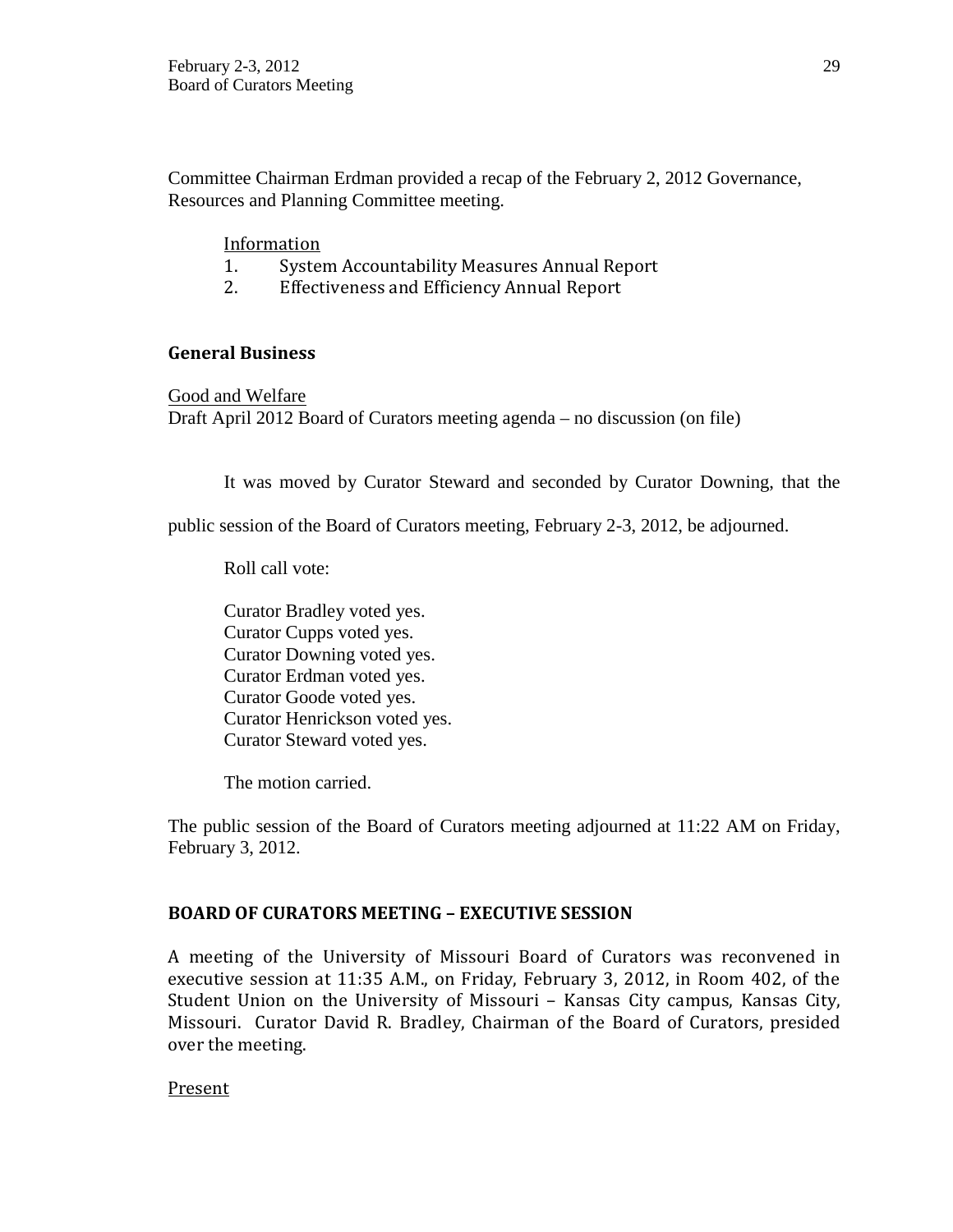The Honorable David R. Bradley The Honorable Donald L. Cupps The Honorable Don M. Downing The Honorable Warren K. Erdman The Honorable Wayne Goode The Honorable Pamela Q. Henrickson The Honorable David L. Steward

Also Present

Mr. Stephen J. Owens, Interim President Mr. Phillip J. Hoskins, Acting General Counsel Ms. Cindy S. Harmon, Secretary of the Board of Curators Miss Amy G. Johnson, Student Representative to the Board of Curators Dr. Thomas F. George, Chancellor for University of Missouri – St. Louis Ms. Natalie "Nikki" Krawitz, Vice President of Finance and Administration Mr. Timothy M. Wolfe, President Designate, University of Missouri System

## **General Business**

Acting General Counsel's Report – presented by Acting General Counsel Hoskins.

Litigation Report – presented by Acting General Counsel Hoskins (report on file in General Counsel's Office)

Chancellor George and Vice President Krawitz joined the meeting.

University President's Report to the Board of Curators on contracts, property and personnel – presented by Interim President Owens

It was moved by Curator Steward and seconded by Curator Cupps, that the

meeting of the Board of Curators, February 2-3, 2012, be adjourned.

Roll call vote:

Curator Bradley voted yes. Curator Cupps voted yes. Curator Downing voted yes. Curator Erdman voted yes. Curator Goode voted yes. Curator Henrickson voted yes. Curator Steward voted yes.